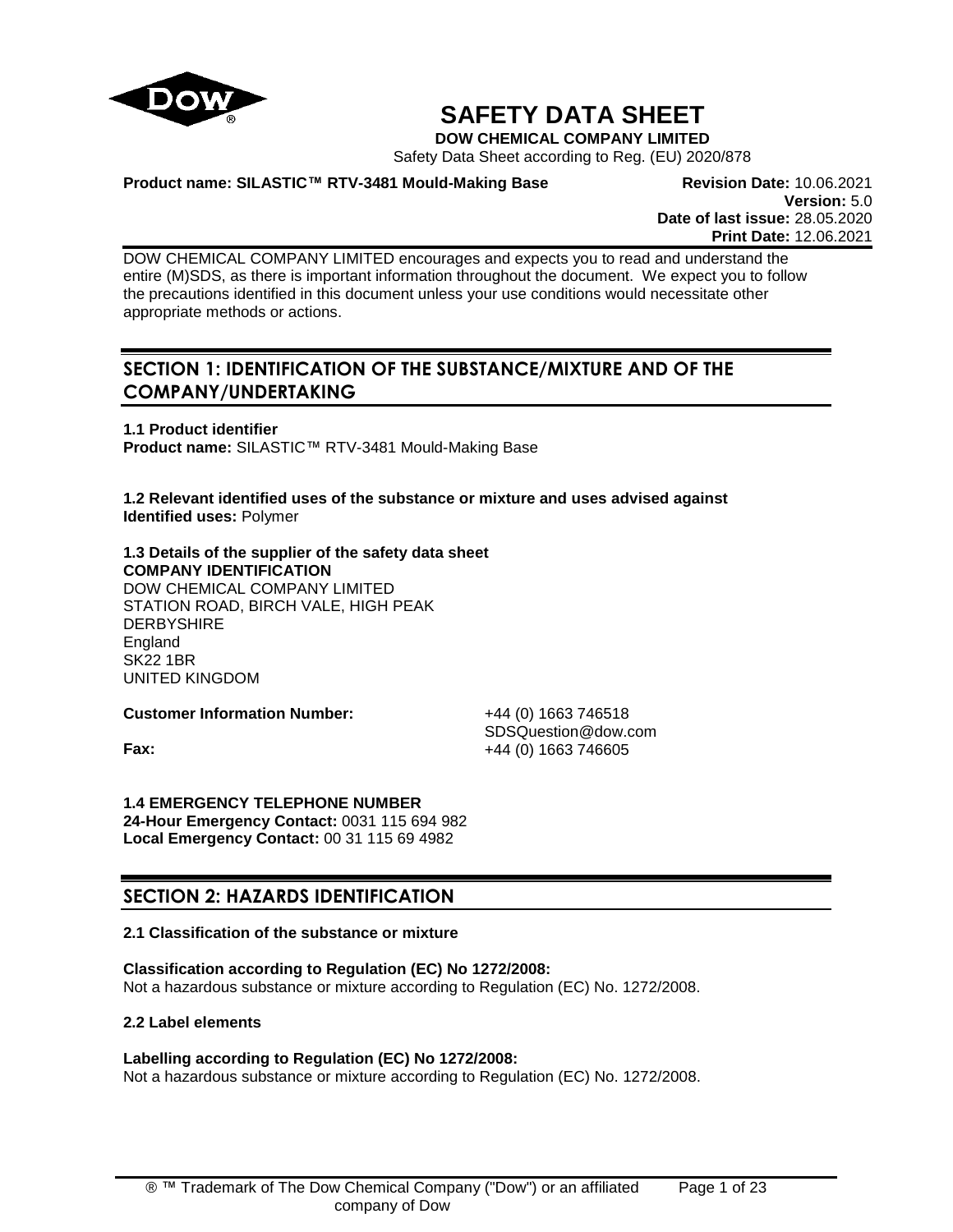#### **Supplemental information**

EUH210 Safety data sheet available on request.

# **2.3 Other hazards**

This product contains octamethylcyclotetrasiloxane (D4) that has been identified by the Member State Committee of ECHA as fulfilling the PBT and vPvB criteria laid down in Annex XIII to Regulation (EC) No 1907/2006. See Section 12 for additional information.

This product contains dodecamethylcyclohexasiloxane (D6) that has been identified by the Member State Committee of ECHA as fulfilling the vPvB criteria laid down in Annex XIII to Regulation (EC) No 1907/2006. See Section 12 for additional information.

This product contains decamethylcyclopentasiloxane (D5) that has been identified by the Member State Committee of ECHA as fulfilling the vPvB criteria laid down in Annex XIII to Regulation (EC) No 1907/2006. See Section 12 for additional information.

Endocrine disrupting properties

| Environment:  | The substance/mixture does not contain components considered to have<br>endocrine disrupting properties according to REACH Article 57(f) or Commission<br>Delegated regulation (EU) 2017/2100 or Commission Regulation (EU) 2018/605<br>at levels of 0.1% or higher. |
|---------------|----------------------------------------------------------------------------------------------------------------------------------------------------------------------------------------------------------------------------------------------------------------------|
| Human Health: | The substance/mixture does not contain components considered to have<br>endocrine disrupting properties according to REACH Article 57(f) or Commission<br>Delegated regulation (EU) 2017/2100 or Commission Regulation (EU) 2018/605<br>at levels of 0.1% or higher. |

# **SECTION 3: COMPOSITION/INFORMATION ON INGREDIENTS**

# **Chemical nature:** Silicone elastomer **3.2 Mixtures**

This product is a mixture.

| <b>CASRN/</b><br>$EC-No.$<br>Index-No.                                       | <b>REACH</b><br><b>Registration</b><br><b>Number</b> | <b>Concentration</b>                       | Component | <b>Classification:</b><br><b>REGULATION (EC) No</b><br>1272/2008                                                                                                                                                  |
|------------------------------------------------------------------------------|------------------------------------------------------|--------------------------------------------|-----------|-------------------------------------------------------------------------------------------------------------------------------------------------------------------------------------------------------------------|
| <b>CASRN</b><br>556-67-2<br>EC-No.<br>209-136-7<br>Index-No.<br>014-018-00-1 |                                                      | $>= 0.11 - \le 0.16$ % octamethylcyclotetr | asiloxane | Flam. Liq. 3; H226<br>Repr. 2; H361f<br>Aquatic Chronic 1; H410<br>M-Factor (Chronic aquatic<br>toxicity): 10<br>Acute toxicity estimate<br>Acute oral toxicity:<br>$> 4,800$ mg/kg<br>Acute inhalation toxicity: |
|                                                                              |                                                      |                                            |           | 36 mg/l, 4 Hour, dust/mist<br>Acute dermal toxicity:<br>$> 2,400$ mg/kg                                                                                                                                           |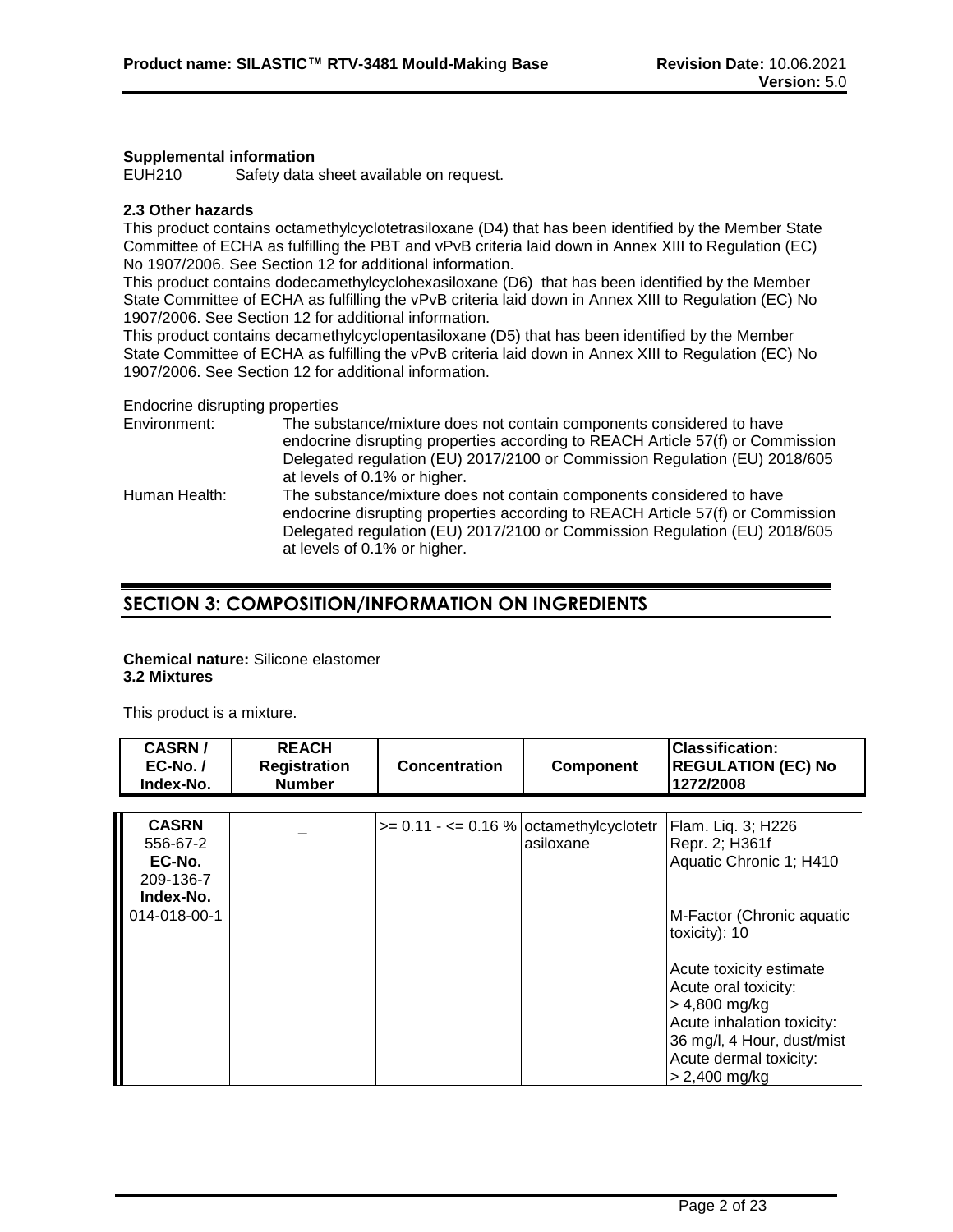| <b>CASRN</b><br>540-97-6<br>EC-No.<br>208-762-8<br>Index-No. |                                            | $>= 0.18 - \le 0.22$ % Dodecamethyl | cyclohexasiloxane                        | Not classified<br>Acute toxicity estimate<br>Acute oral toxicity:<br>$> 2,000$ mg/kg<br>Acute dermal toxicity: |
|--------------------------------------------------------------|--------------------------------------------|-------------------------------------|------------------------------------------|----------------------------------------------------------------------------------------------------------------|
|                                                              |                                            |                                     |                                          | $> 2,000$ mg/kg                                                                                                |
| <b>CASRN</b>                                                 |                                            |                                     | $>= 0.11 - \le 0.16$ % Decamethylcyclope | Not classified                                                                                                 |
| 541-02-6                                                     |                                            |                                     | ntasiloxane                              |                                                                                                                |
| EC-No.                                                       |                                            |                                     |                                          | Acute toxicity estimate                                                                                        |
| 208-764-9                                                    |                                            |                                     |                                          | Acute oral toxicity:                                                                                           |
| Index-No.                                                    |                                            |                                     |                                          | $> 24,134$ mg/kg                                                                                               |
|                                                              |                                            |                                     |                                          | Acute inhalation toxicity:                                                                                     |
|                                                              |                                            |                                     |                                          | 8.67 mg/l, 4 Hour, dust/mist                                                                                   |
|                                                              |                                            |                                     |                                          | Acute dermal toxicity:                                                                                         |
|                                                              |                                            |                                     |                                          | $> 2,000$ mg/kg                                                                                                |
|                                                              | Substances with a workplace exposure limit |                                     |                                          |                                                                                                                |
| <b>CASRN</b>                                                 |                                            | $>= 9.0 - \le 13.0 \%$ Zircon       |                                          | Not classified                                                                                                 |
| 14940-68-2                                                   |                                            |                                     |                                          |                                                                                                                |
| EC-No.                                                       |                                            |                                     |                                          |                                                                                                                |
| 239-019-6                                                    |                                            |                                     |                                          |                                                                                                                |
| Index-No.                                                    |                                            |                                     |                                          |                                                                                                                |
|                                                              |                                            |                                     |                                          |                                                                                                                |

PBT and vPvB substance

For the full text of the H-Statements mentioned in this Section, see Section 16.

# **SECTION 4: FIRST AID MEASURES**

# **4.1 Description of first aid measures**

#### **General advice:**

If potential for exposure exists refer to Section 8 for specific personal protective equipment.

**Inhalation:** Move person to fresh air and keep comfortable for breathing; consult a physician.

**Skin contact:** Wash off with plenty of water.

**Eye contact:** Flush eyes thoroughly with water for several minutes. Remove contact lenses after the initial 1-2 minutes and continue flushing for several additional minutes. If effects occur, consult a physician, preferably an ophthalmologist.

**Ingestion:** Rinse mouth with water. No emergency medical treatment necessary.

#### **4.2 Most important symptoms and effects, both acute and delayed:**

Aside from the information found under Description of first aid measures (above) and Indication of immediate medical attention and special treatment needed (below), any additional important symptoms and effects are described in Section 11: Toxicology Information.

#### **4.3 Indication of any immediate medical attention and special treatment needed**

**Notes to physician:** No specific antidote. Treatment of exposure should be directed at the control of symptoms and the clinical condition of the patient.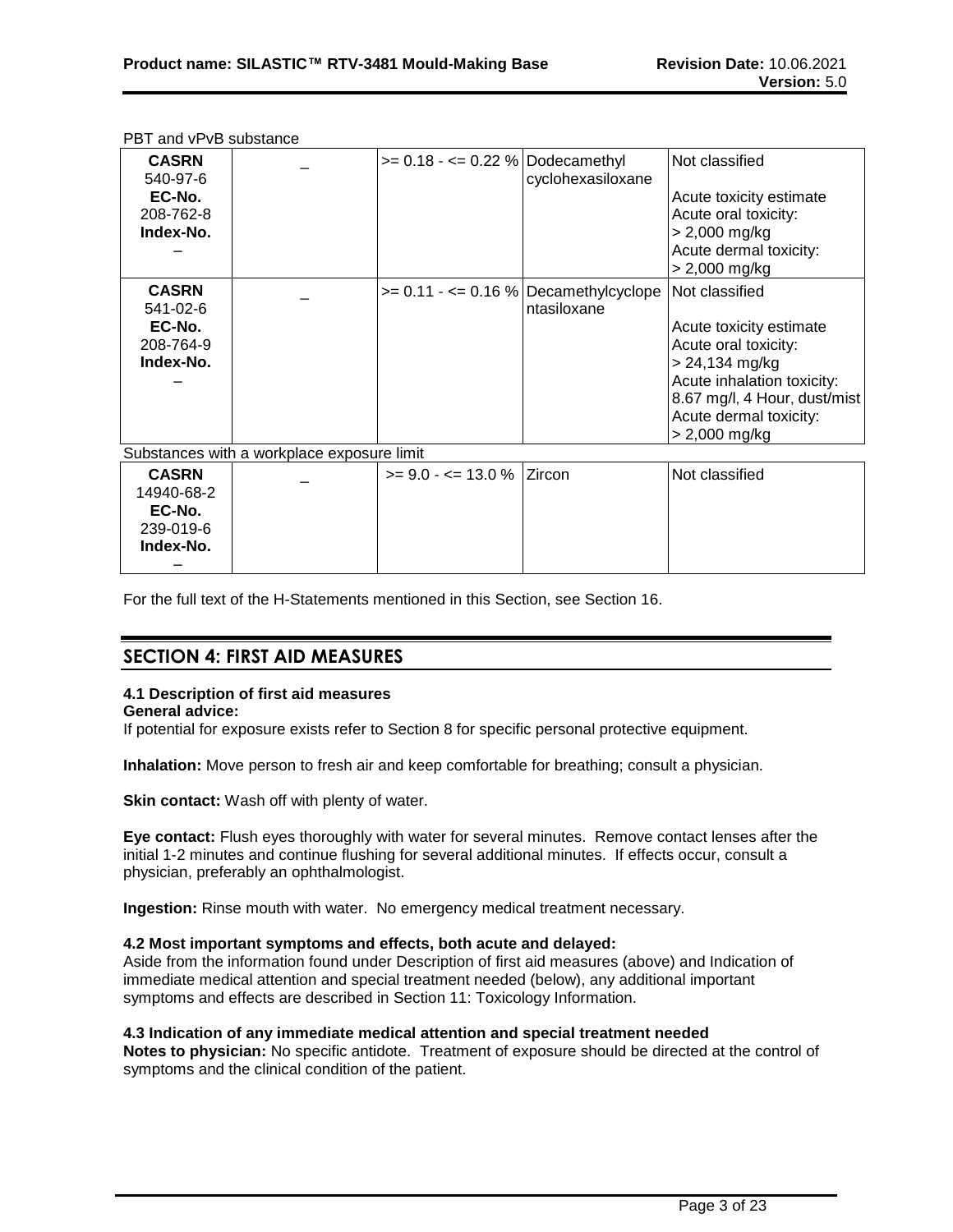# **SECTION 5: FIREFIGHTING MEASURES**

#### **5.1 Extinguishing media**

**Suitable extinguishing media:** Water spray. Alcohol-resistant foam. Carbon dioxide (CO2). Dry chemical.

**Unsuitable extinguishing media:** None known..

#### **5.2 Special hazards arising from the substance or mixture**

**Hazardous combustion products:** Carbon oxides. Silicon oxides.

**Unusual Fire and Explosion Hazards:** Exposure to combustion products may be a hazard to health..

#### **5.3 Advice for firefighters**

**Fire Fighting Procedures:** Use water spray to cool unopened containers.. Evacuate area.. Collect contaminated fire extinguishing water separately. This must not be discharged into drains.. Fire residues and contaminated fire extinguishing water must be disposed of in accordance with local regulations..

Use extinguishing measures that are appropriate to local circumstances and the surrounding environment. Remove undamaged containers from fire area if it is safe to do so.

**Special protective equipment for firefighters:** In the event of fire, wear self-contained breathing apparatus.. Use personal protective equipment..

# **SECTION 6: ACCIDENTAL RELEASE MEASURES**

**6.1 Personal precautions, protective equipment and emergency procedures:** Use personal protective equipment. Follow safe handling advice and personal protective equipment recommendations.

**6.2 Environmental precautions:** Discharge into the environment must be avoided. Prevent further leakage or spillage if safe to do so. Prevent spreading over a wide area (e.g. by containment or oil barriers). Retain and dispose of contaminated wash water. Local authorities should be advised if significant spillages cannot be contained.

**6.3 Methods and materials for containment and cleaning up:** Soak up with inert absorbent material. Clean up remaining materials from spill with suitable absorbant. Local or national regulations may apply to releases and disposal of this material, as well as those materials and items employed in the cleanup of releases. You will need to determine which regulations are applicable. For large spills, provide dyking or other appropriate containment to keep material from spreading. If dyked material can be pumped, store recovered material in appropriate container.

#### **6.4 Reference to other sections:**

See sections: 7, 8, 11, 12 and 13.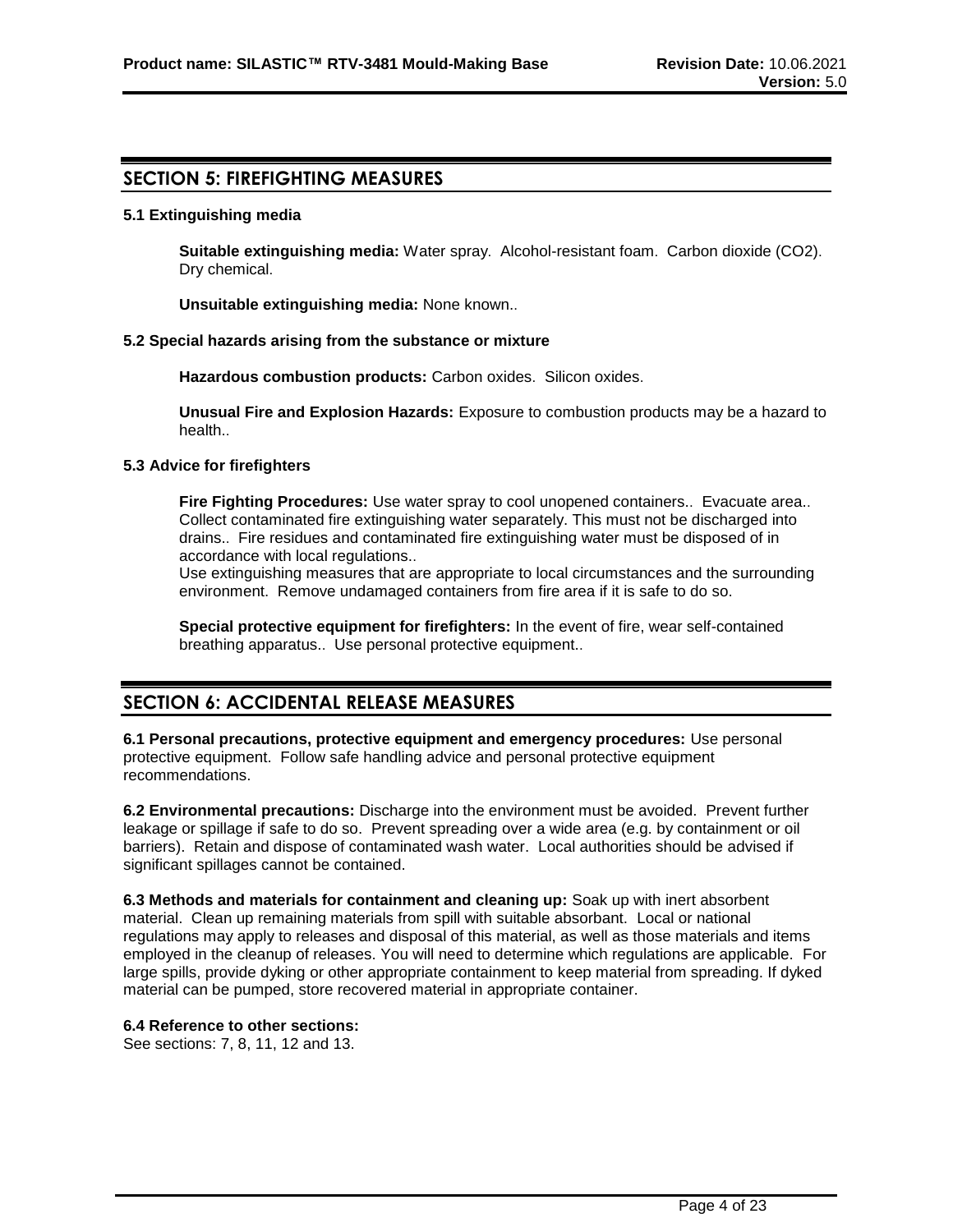# **SECTION 7: HANDLING AND STORAGE**

**7.1 Precautions for safe handling:** Avoid inhalation of vapour or mist. Avoid contact with eyes. Do not swallow. Avoid prolonged or repeated contact with skin. Take care to prevent spills, waste and minimize release to the environment. Handle in accordance with good industrial hygiene and safety practice. CONTAINERS MAY BE HAZARDOUS WHEN EMPTY. Since emptied containers retain product residue follow all (M)SDS and label warnings even after container is emptied. Use only with adequate ventilation. See Engineering measures under EXPOSURE CONTROLS/PERSONAL PROTECTION section.

**7.2 Conditions for safe storage, including any incompatibilities:** Keep in properly labelled containers. Store locked up. Store in accordance with the particular national regulations.

Do not store with the following product types: Strong oxidizing agents. Unsuitable materials for containers**:** None known.

**7.3 Specific end use(s):** See the technical data sheet on this product for further information.

# **SECTION 8: EXPOSURE CONTROLS/PERSONAL PROTECTION**

#### **8.1 Control parameters**

If exposure limits exist, they are listed below. If no exposure limits are displayed, then no values are applicable.

| Component                    | <b>Regulation</b> | <b>Type of listing</b>                                          | Value                              |
|------------------------------|-------------------|-----------------------------------------------------------------|------------------------------------|
| octamethylcyclotetrasiloxane | <b>US WEEL</b>    | TWA                                                             | 10 ppm                             |
| Decamethylcyclopentasiloxa   | <b>US WEEL</b>    | TWA                                                             | 10 ppm                             |
| ne                           |                   |                                                                 |                                    |
| Zircon                       | <b>ACGIH</b>      | TWA                                                             | $5 \text{ mg/m}$ 3<br>Zirconium    |
|                              |                   | Further information: A4: Not classifiable as a human carcinogen |                                    |
|                              | <b>ACGIH</b>      | <b>STEL</b>                                                     | , Zirconium<br>$10 \text{ mg/m}$ 3 |
|                              |                   | Further information: A4: Not classifiable as a human carcinogen |                                    |
|                              | GB EH40           | TWA                                                             | $5 \text{ mg/m}$ 3<br>, Zirconium  |
|                              | GB EH40           | <b>STEL</b>                                                     | $10 \text{ mg/m}$<br>, Zirconium   |

#### **Recommended monitoring procedures**

Monitoring of the concentration of substances in the breathing zone of workers or in the general workplace may be required to confirm compliance with the Occupational Exposure Limits and the adequacy of exposure controls. For some substances biological monitoring may also be appropriate. Validated exposure measurement methods should be applied by a competent person and samples should be analysed by an accredited laboratory.

Reference should be made to monitoring standards, such as the following: European Standard EN 689 (Workplace atmospheres - Guidance for the assessment of exposure by inhalation to chemical agents for comparison with limit values and measurement strategy); European Standard EN 14042 (Workplace atmospheres - Guide for the application and use of procedures for the assessment of exposure to chemical and biological agents); European Standard EN 482 (Workplace atmospheres - General requirements for the performance of procedures for the measurement of chemical agents). Reference to national guidance documents for methods for the determination of hazardous substances will also be required.

Examples of sources of recommended exposure measurement methods are given below or contact the supplier. Further national methods may be available.

National Institute of Occupational Safety and Health (NIOSH), USA: Manual of Analytical Methods.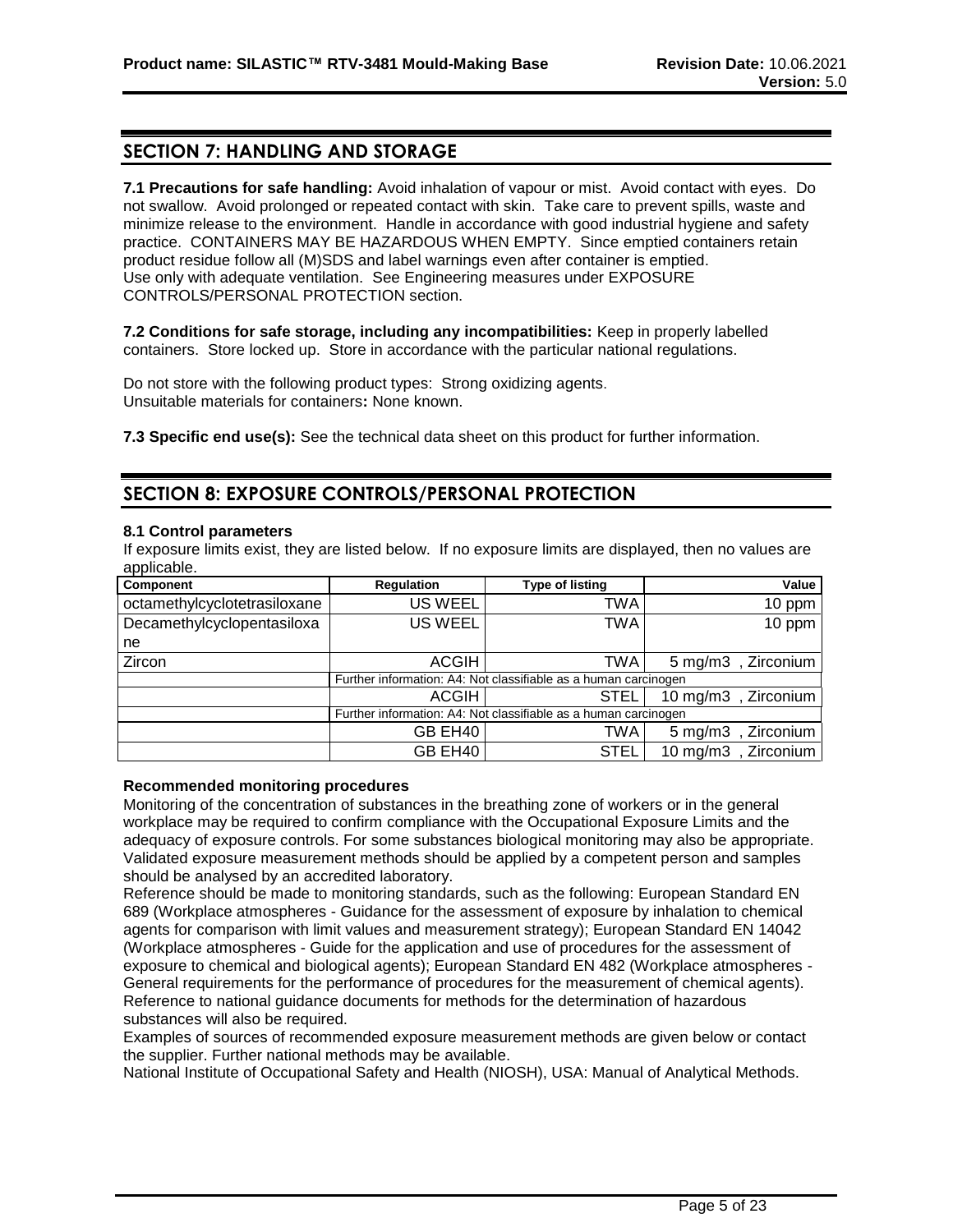Occupational Safety and Health Administration (OSHA), USA: Sampling and Analytical Methods. Health and Safety Executive (HSE), United Kingdom: Methods for the Determination of Hazardous Substances.

Institut für Arbeitsschutz Deutschen Gesetzlichen Unfallversicherung (IFA), Germany. L'Institut National de Recherche et de Securité, (INRS), France.

### **Derived No Effect Level**

octamethylcyclotetrasiloxane

# **Workers**

| <b>Acute systemic effects</b><br><b>Acute local effects</b> |            |        | Long-term systemic<br>effects |        | Long-term local effects |        |            |
|-------------------------------------------------------------|------------|--------|-------------------------------|--------|-------------------------|--------|------------|
| Dermal                                                      | Inhalation | Dermal | Inhalation                    | Dermal | Inhalation              | Dermal | Inhalation |
| n.a.                                                        | n.a.       | n.a.   | n.a.                          | n.a.   | 73 ma/m3                | n.a.   | 73 mg/m3   |

#### **Consumers**

| ----------- |                                                             |      |        |                            |                            |            |        |        |            |
|-------------|-------------------------------------------------------------|------|--------|----------------------------|----------------------------|------------|--------|--------|------------|
|             | <b>Acute systemic effects</b><br><b>Acute local effects</b> |      |        | Long-term systemic effects | Long-term local<br>effects |            |        |        |            |
| Dermal      | <b>Inhalation</b>                                           | Oral | Dermal | Inhalation                 | Dermal                     | Inhalation | Oral   | Dermal | Inhalation |
| n.a.        | n.a.                                                        | n.a. | n.a.   | n.a.                       | n.a.                       | 13         | 3.7    | n.a.   | 13         |
|             |                                                             |      |        |                            |                            | mg/m3      | mg/kg  |        | mg/m3      |
|             |                                                             |      |        |                            |                            |            | bw/day |        |            |

# Dodecamethyl cyclohexasiloxane

### **Workers**

| <b>Acute systemic effects</b><br><b>Acute local effects</b> |            |        | Long-term systemic<br>effects |        | Long-term local effects |        |              |
|-------------------------------------------------------------|------------|--------|-------------------------------|--------|-------------------------|--------|--------------|
| Dermal                                                      | Inhalation | Dermal | Inhalation                    | Dermal | Inhalation              | Dermal | Inhalation   |
| n.a.                                                        | n.a.       | n.a.   | $6.1 \text{ ma/m}$ 3          | n.a.   | 11 ma/m3                | n.a.   | 1.22 $mg/m3$ |

#### **Consumers**

| <b>Acute systemic effects</b> |            |                        | <b>Acute local effects</b> |                   | Long-term systemic effects |              |                        | Long-term local<br>effects |              |
|-------------------------------|------------|------------------------|----------------------------|-------------------|----------------------------|--------------|------------------------|----------------------------|--------------|
| Dermal                        | Inhalation | Oral                   | Dermal                     | <b>Inhalation</b> | Dermal                     | Inhalation   | Oral                   | Dermal                     | Inhalation   |
| n.a.                          | n.a.       | 1.7<br>mg/kg<br>bw/day | n.a.                       | 1.5<br>mg/m3      | n.a.                       | 2.7<br>mg/m3 | 1.7<br>mg/kg<br>bw/day | n.a.                       | 0.3<br>mg/m3 |

# Decamethylcyclopentasiloxane

### **Workers**

| <b>Acute systemic effects</b> |               |        | <b>Acute local effects</b> |        | Long-term systemic<br>effects | Long-term local effects |            |  |
|-------------------------------|---------------|--------|----------------------------|--------|-------------------------------|-------------------------|------------|--|
| Dermal                        | Inhalation    | Dermal | Inhalation                 | Dermal | Inhalation                    | Dermal                  | Inhalation |  |
| n.a.                          | 97.3<br>mq/m3 | n.a.   | 24.2<br>mq/m3              | n.a.   | 97.3<br>mq/m3                 | n.a.                    | 24.2 mg/m3 |  |

# **Consumers**

| _ _ _ _ _ _ _ _ _ _ _ _ |                                                             |         |                            |                   |        |                            |         |        |            |
|-------------------------|-------------------------------------------------------------|---------|----------------------------|-------------------|--------|----------------------------|---------|--------|------------|
|                         | <b>Acute local effects</b><br><b>Acute systemic effects</b> |         | Long-term systemic effects |                   |        | Long-term local<br>effects |         |        |            |
| Dermal                  | Inhalation                                                  | Oral    | Dermal                     | <b>Inhalation</b> | Dermal | Inhalation                 | Oral    | Dermal | Inhalation |
| n.a.                    | 17.3                                                        | 5 mg/kg | n.a.                       | 4.3               | n.a.   | 17.3                       | 5 mg/kg | n.a.   | 4.3        |
|                         | mq/m3                                                       | bw/dav  |                            | ma/m3             |        | ma/m3                      | bw/dav  |        | mq/m3      |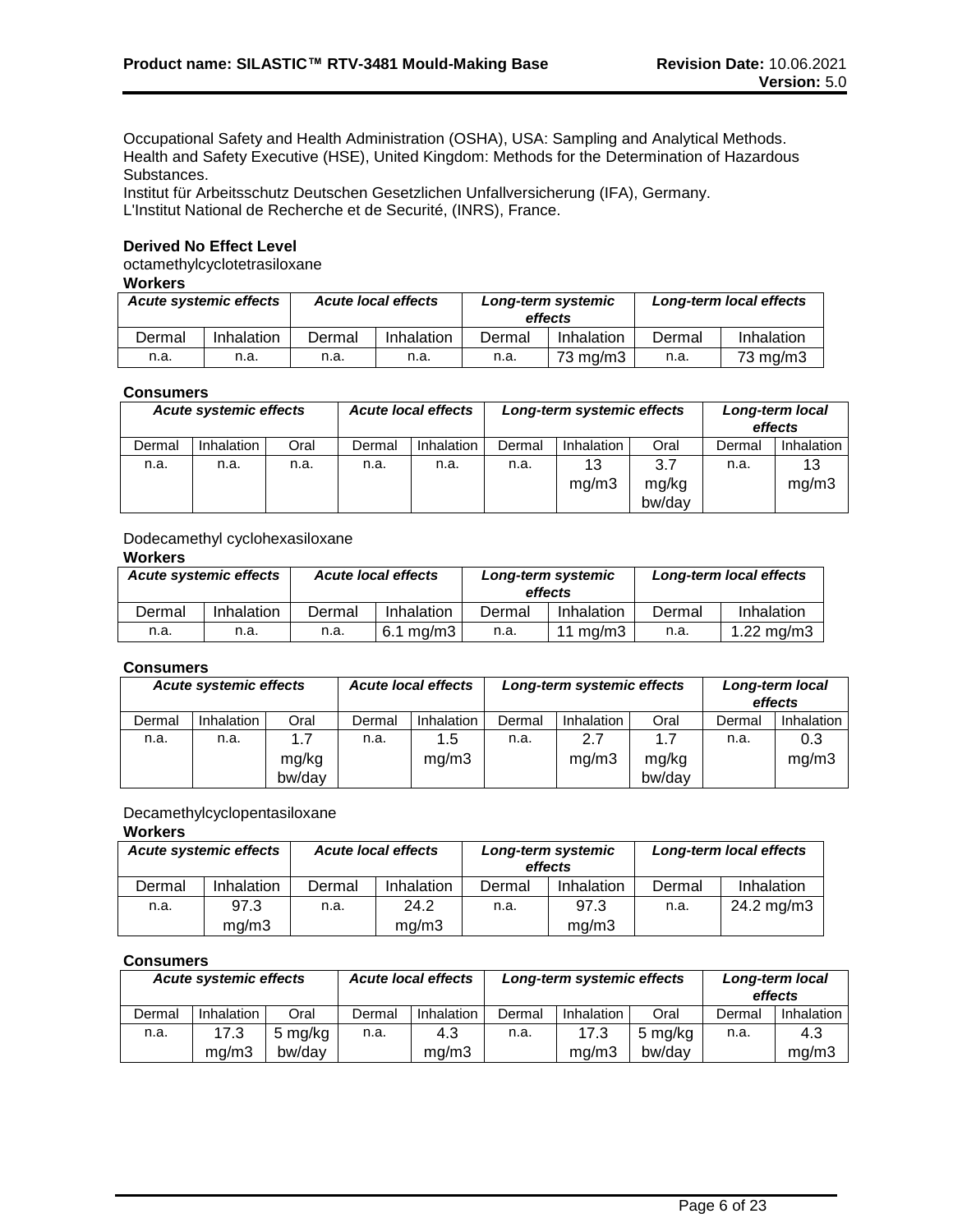# **Predicted No Effect Concentration**

| Compartment            | <b>PNEC</b>   |
|------------------------|---------------|
| Fresh water            | $0.0015$ mg/l |
| Marine water           | 0.00015 mg/l  |
| Fresh water sediment   | 3 mg/kg       |
| Marine sediment        | $0.3$ mg/kg   |
| Soil                   | $0.54$ mg/kg  |
| Sewage treatment plant | $10$ mg/l     |
| Oral                   | 41 mg/kg food |

Dodecamethyl cyclohexasiloxane

| <b>Compartment</b>     | <b>PNEC</b>   |
|------------------------|---------------|
| Fresh water sediment   | 2.826 mg/kg   |
| Marine sediment        | $0.282$ mg/kg |
| Soil                   | 3.336 mg/kg   |
| Sewage treatment plant | $> 1.0$ mg/l  |

Decamethylcyclopentasiloxane

| Compartment            | <b>PNEC</b>      |
|------------------------|------------------|
| Fresh water            | $> 0.0012$ mg/l  |
| Marine water           | $> 0.00012$ mg/l |
| Fresh water sediment   | $2.4$ mg/kg      |
| Marine sediment        | $0.24$ mg/kg     |
| Soil                   | $1.1$ mg/kg      |
| Sewage treatment plant | $> 10$ mg/l      |

# **8.2 Exposure controls**

**Engineering controls:** Use local exhaust ventilation, or other engineering controls to maintain airborne levels below exposure limit requirements or guidelines. If there are no applicable exposure limit requirements or guidelines, general ventilation should be sufficient for most operations. Local exhaust ventilation may be necessary for some operations.

# **Individual protection measures**

**Eye/face protection:** Use safety glasses (with side shields). Safety glasses (with side shields) should be consistent with EN 166 or equivalent.

# **Skin protection**

**Hand protection:** Use gloves chemically resistant to this material when prolonged or frequently repeated contact could occur. Use chemical resistant gloves classified under Standard EN374: Protective gloves against chemicals and micro-organisms. Examples of preferred glove barrier materials include: Butyl rubber. Neoprene. Nitrile/butadiene rubber ("nitrile" or "NBR"). Ethyl vinyl alcohol laminate ("EVAL"). Polyvinyl chloride ("PVC" or "vinyl"). Natural rubber ("latex"). When prolonged or frequently repeated contact may occur, a glove with a protection class of 3 or higher (breakthrough time greater than 60 minutes according to EN 374) is recommended. Glove thickness alone is not a good indicator of the level of protection a glove provides against a chemical substance as this level of protection is also highly dependent on the specific composition of the material that the glove is fabricated from. The thickness of the glove must, depending on model and type of material, generally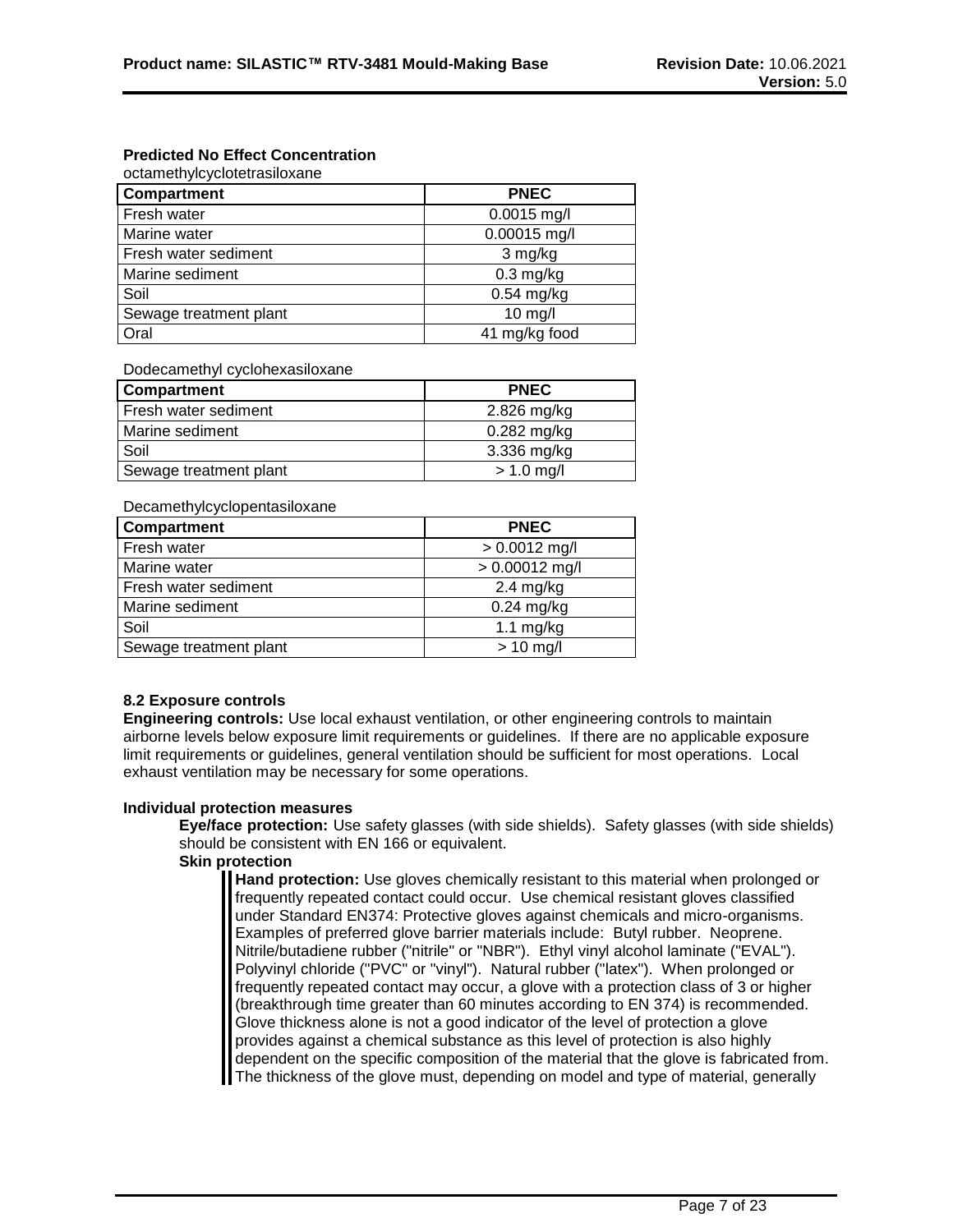be more than 0.35 mm to offer sufficient protection for prolonged and frequent contact with the substance. As an exception to this general rule it is known that multilayer laminate gloves may offer prolonged protection at thicknesses less than 0.35 mm. Other glove materials with a thickness of less than 0.35 mm may offer sufficient protection when only brief contact is expected. NOTICE: The selection of a specific glove for a particular application and duration of use in a workplace should also take into account all relevant workplace factors such as, but not limited to: Other chemicals which may be handled, physical requirements (cut/puncture protection, dexterity, thermal protection), potential body reactions to glove materials, as well as the I instructions/specifications provided by the glove supplier.

**Other protection:** Wear clean, body-covering clothing.

**Respiratory protection:** Respiratory protection should be worn when there is a potential to exceed the exposure limit requirements or quidelines. If there are no applicable exposure limit requirements or guidelines, wear respiratory protection when adverse effects, such as respiratory irritation or discomfort have been experienced, or where indicated by your risk assessment process. For most conditions no respiratory protection should be needed; however, if discomfort is experienced, use an approved air-purifying respirator. Use the following CE approved air-purifying respirator: Organic vapor cartridge, type A (boiling point >65 ºC, meeting standard EN 14387).

# **Environmental exposure controls**

See SECTION 7: Handling and storage and SECTION 13: Disposal considerations for measures to prevent excessive environmental exposure during use and waste disposal.

# **SECTION 9: PHYSICAL AND CHEMICAL PROPERTIES**

#### **9.1 Information on basic physical and chemical properties Appearance Physical state** viscous liquid

| г нуэклаг этаг <del>с</del>                              | viscous liquiu         |
|----------------------------------------------------------|------------------------|
| Color                                                    | off-white              |
| Odor                                                     | none                   |
| <b>Odor Threshold</b>                                    | No data available      |
| рH                                                       | No data available      |
| <b>Melting point/freezing point</b>                      |                        |
| <b>Melting point/range</b>                               | No data available      |
| <b>Freezing point</b>                                    | not determined         |
| Boiling point or initial boiling point and boiling range |                        |
| Boiling point (760 mmHg)                                 | $>35\text{ °C}$        |
|                                                          |                        |
| <b>Flash point</b>                                       | closed cup $>100.0$ °C |
| Flammability (solid, gas)                                | Not applicable         |
| <b>Flammability (liquids)</b>                            | Not applicable         |
| <b>Lower explosion limit</b>                             | No data available      |
| <b>Upper explosion limit</b>                             | No data available      |
| Vapor Pressure                                           | No data available      |
| <b>Relative Vapor Density (air = 1)</b>                  | No data available      |
| <b>Relative Density (water = 1)</b><br>Solubility(ies)   | 1.213                  |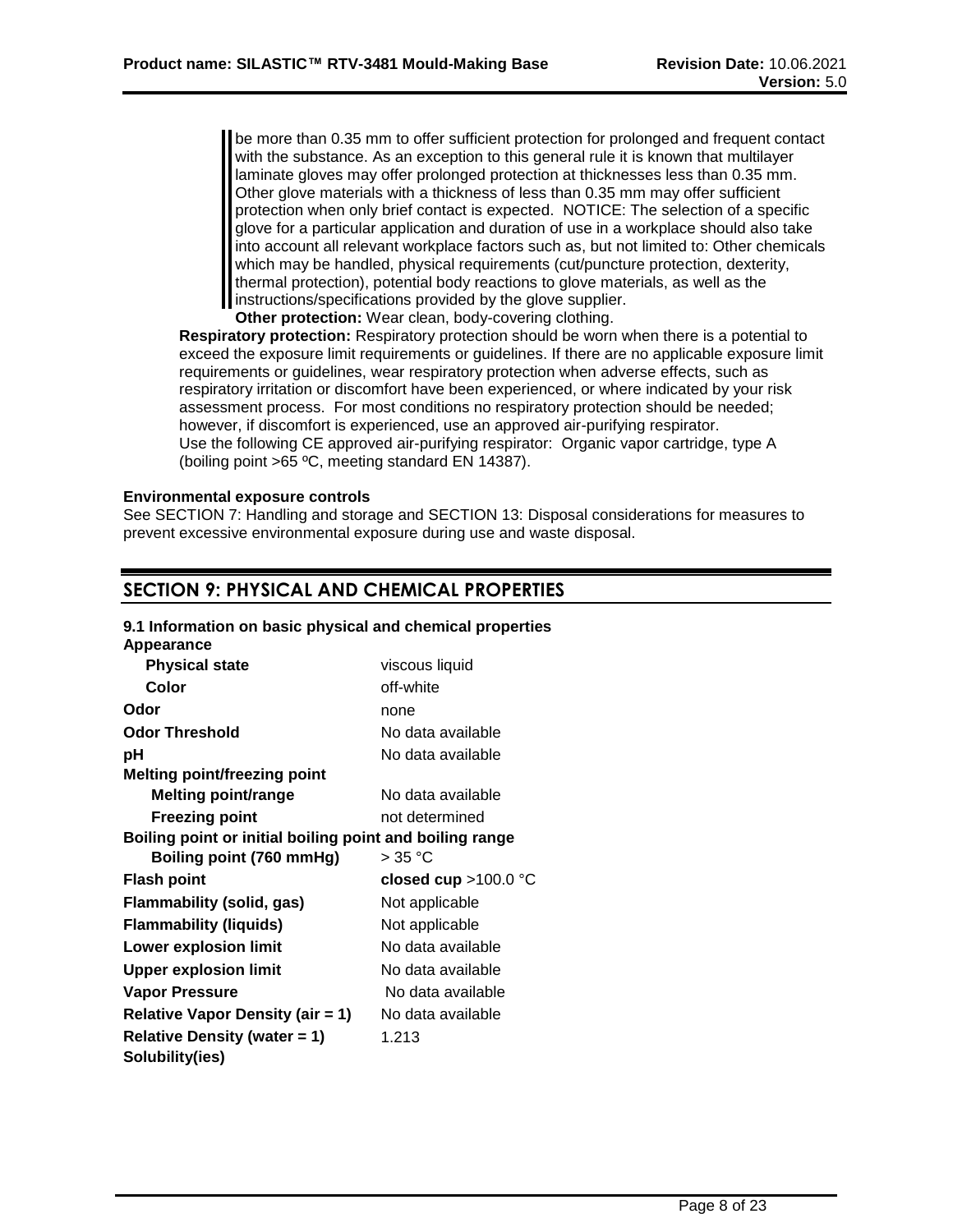| <b>Water solubility</b>                           | not determined                                              |
|---------------------------------------------------|-------------------------------------------------------------|
| <b>Partition coefficient: n-</b><br>octanol/water | not determined                                              |
| <b>Auto-ignition temperature</b>                  | No data available                                           |
| <b>Decomposition temperature</b>                  | No data available                                           |
| <b>Kinematic Viscosity</b>                        | No data available                                           |
| <b>Particle characteristics</b>                   |                                                             |
| <b>Particle size</b>                              | Not applicable                                              |
| 9.2 Other information                             |                                                             |
| Molecular weight                                  | No data available                                           |
| <b>Dynamic Viscosity</b>                          | 34,000 mPa.s                                                |
| <b>Explosive properties</b>                       | Not explosive                                               |
| <b>Oxidizing properties</b>                       | The substance or mixture is not classified as oxidizing.    |
| <b>Self-heating substances</b>                    | The substance or mixture is not classified as self heating. |
| <b>Metal corrosion rate</b>                       | Not corrosive to metals                                     |
| <b>Evaporation Rate (Butyl Acetate)</b>           | No data available                                           |

```
= 1)
```
NOTE: The physical data presented above are typical values and should not be construed as a specification.

# **SECTION 10: STABILITY AND REACTIVITY**

**10.1 Reactivity:** Not classified as a reactivity hazard.

**10.2 Chemical stability:** Stable under normal conditions.

- **10.3 Possibility of hazardous reactions:** Can react with strong oxidizing agents.
- **10.4 Conditions to avoid:** None known.
- **10.5 Incompatible materials:** Avoid contact with oxidizing materials.

#### **10.6 Hazardous decomposition products:** Decomposition products can include and are not limited to: Formaldehyde.

# **SECTION 11: TOXICOLOGICAL INFORMATION**

*Toxicological information appears in this section when such data is available.*

# **11.1 Information on hazard classes as defined in Regulation (EC) No 1272/2008**

# **Information on likely routes of exposure**

Inhalation, Eye contact, Skin contact, Ingestion.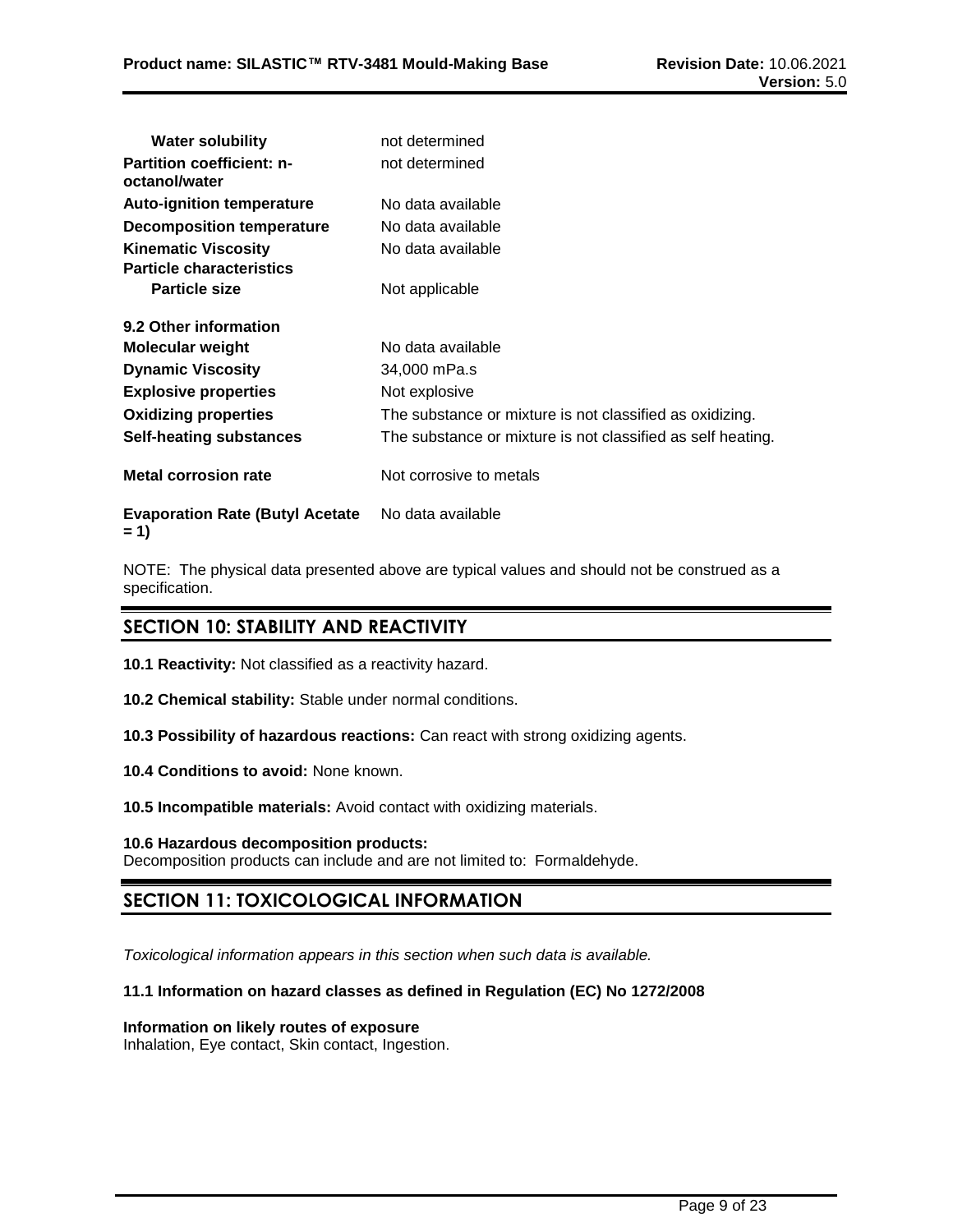### **Acute toxicity (represents short term exposures with immediate effects - no chronic/delayed effects known unless otherwise noted)**

### **Acute oral toxicity**

Very low toxicity if swallowed. Harmful effects not anticipated from swallowing small amounts.

As product: Single dose oral LD50 has not been determined.

Based on information for component(s): LD50, > 5,000 mg/kg Estimated.

# **Information for components:**

#### **octamethylcyclotetrasiloxane**

LD50, Rat, male, > 4,800 mg/kg No deaths occurred at this concentration.

#### **Dodecamethyl cyclohexasiloxane**

LD50, Rat, male and female, > 2,000 mg/kg No deaths occurred at this concentration.

**Decamethylcyclopentasiloxane** LD50, Rat, male and female, > 24,134 mg/kg

#### **Zircon**

Single dose oral LD50 has not been determined.

#### **Acute dermal toxicity**

Prolonged skin contact is unlikely to result in absorption of harmful amounts.

As product: The dermal LD50 has not been determined.

Based on information for component(s): LD50, > 2,000 mg/kg Estimated.

### **Information for components:**

# **octamethylcyclotetrasiloxane**

LD50, Rat, male and female, > 2,400 mg/kg No deaths occurred at this concentration.

#### **Dodecamethyl cyclohexasiloxane**

LD50, Rabbit, male and female, > 2,000 mg/kg

#### **Decamethylcyclopentasiloxane**

LD50, Rabbit, male and female, > 2,000 mg/kg No deaths occurred at this concentration.

# **Zircon**

The dermal LD50 has not been determined.

#### **Acute inhalation toxicity**

No adverse effects are anticipated from single exposure to vapor. Excessive exposure may cause irritation to upper respiratory tract (nose and throat).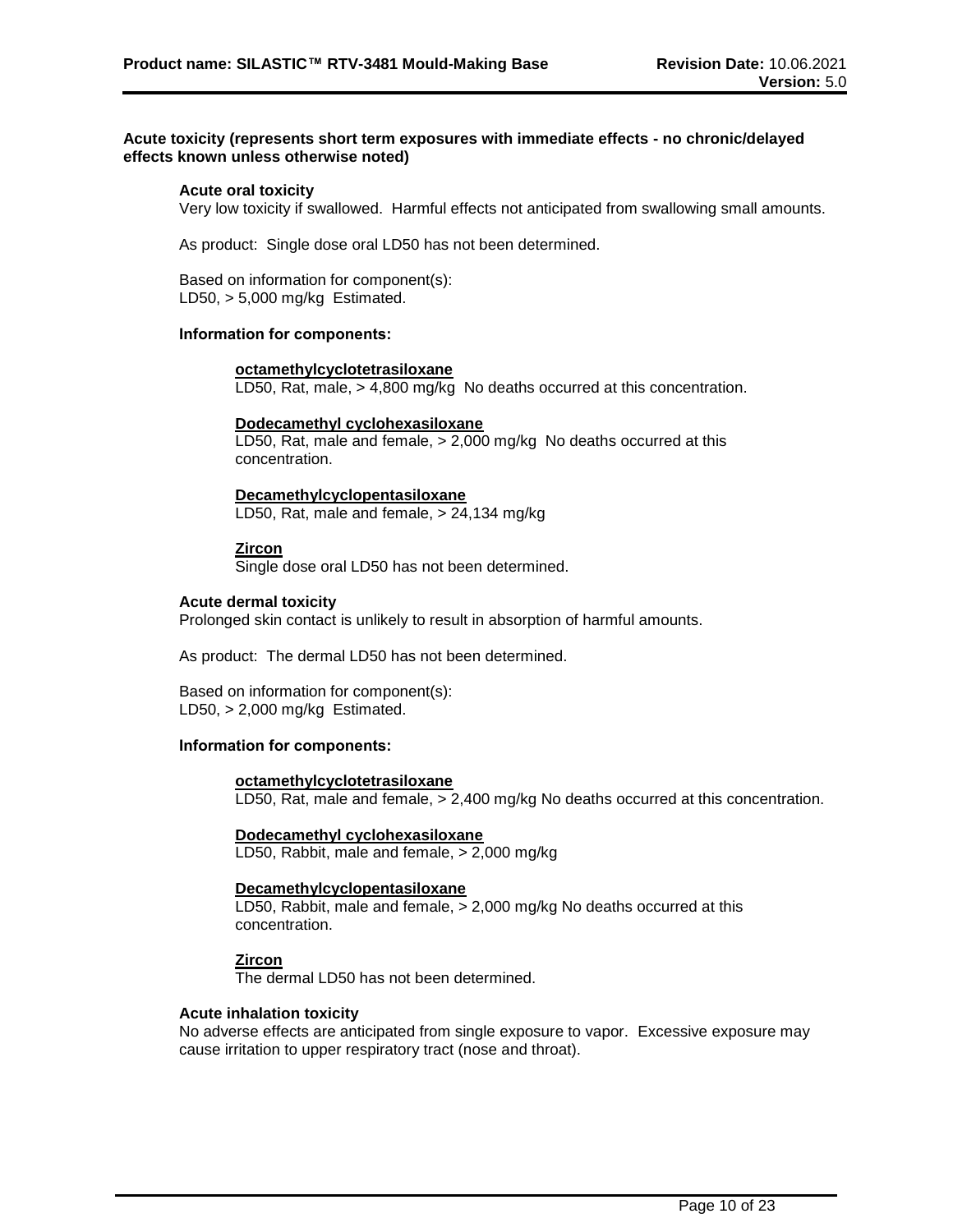As product: The LC50 has not been determined.

#### **Information for components:**

#### **octamethylcyclotetrasiloxane**

LC50, Rat, male and female, 4 Hour, dust/mist, 36 mg/l OECD Test Guideline 403

#### **Dodecamethyl cyclohexasiloxane**

The LC50 has not been determined.

# **Decamethylcyclopentasiloxane**

LC50, Rat, male and female, 4 Hour, dust/mist, 8.67 mg/l

# **Zircon**

The LC50 has not been determined.

#### **Skin corrosion/irritation**

Based on information for component(s): Brief contact is essentially nonirritating to skin.

### **Information for components:**

#### **octamethylcyclotetrasiloxane**

Brief contact is essentially nonirritating to skin.

#### **Dodecamethyl cyclohexasiloxane**

Essentially nonirritating to skin.

# **Decamethylcyclopentasiloxane**

Prolonged contact is essentially nonirritating to skin.

#### **Zircon**

Brief contact may cause skin irritation with local redness.

# **Serious eye damage/eye irritation**

Based on information for component(s): May cause slight temporary eye irritation.

#### **Information for components:**

# **octamethylcyclotetrasiloxane**

Essentially nonirritating to eyes.

# **Dodecamethyl cyclohexasiloxane**

May cause slight temporary eye irritation. Corneal injury is unlikely.

# **Decamethylcyclopentasiloxane**

Essentially nonirritating to eyes.

# **Zircon**

May cause eye irritation.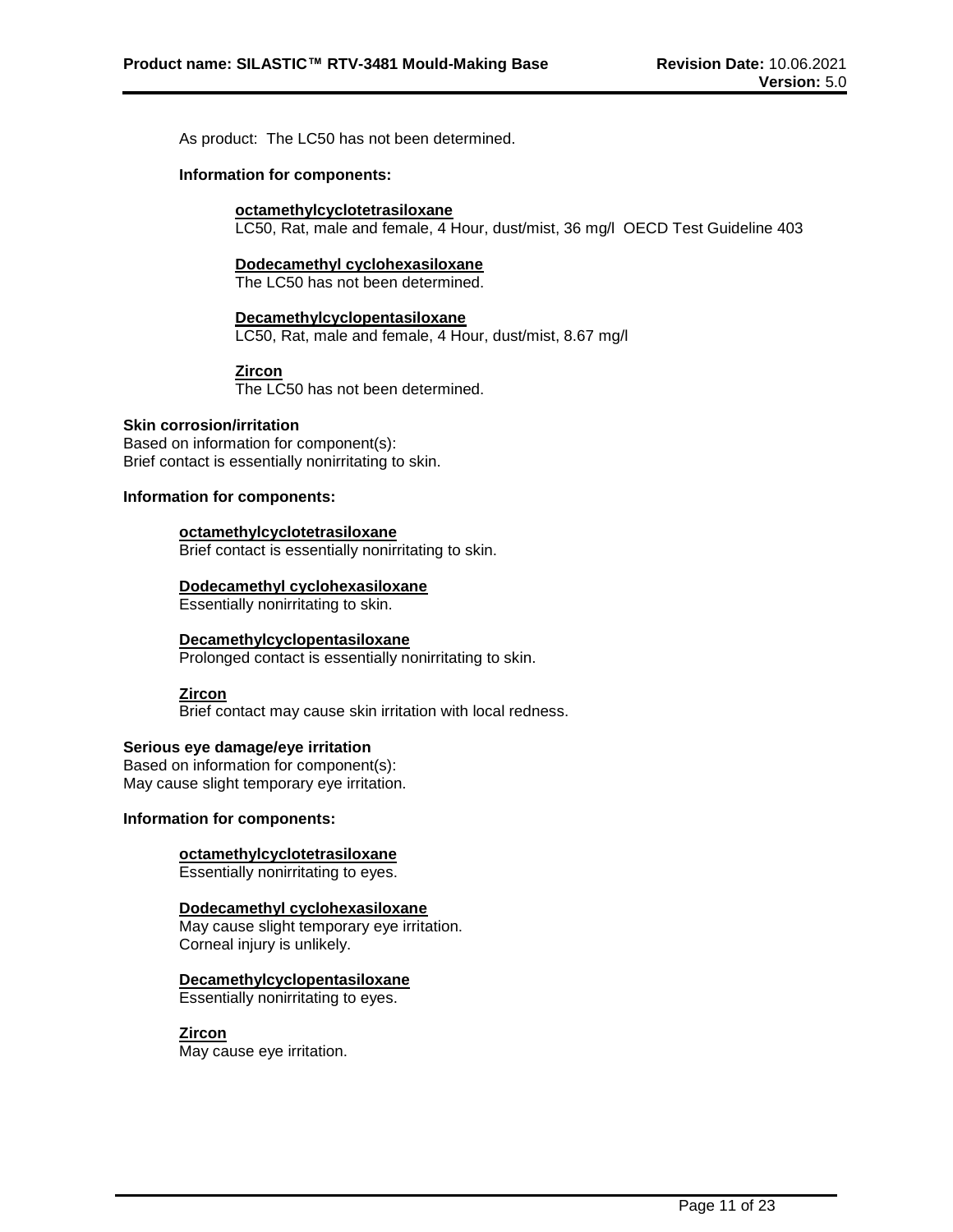#### **Sensitization**

For skin sensitization: Contains component(s) which did not cause allergic skin sensitization in guinea pigs.

For respiratory sensitization: No relevant data found.

#### **Information for components:**

### **octamethylcyclotetrasiloxane**

Did not cause allergic skin reactions when tested in guinea pigs.

For respiratory sensitization: No relevant data found.

#### **Dodecamethyl cyclohexasiloxane**

Did not cause allergic skin reactions when tested in guinea pigs.

For respiratory sensitization: No relevant data found.

#### **Decamethylcyclopentasiloxane**

Did not demonstrate the potential for contact allergy in mice.

For respiratory sensitization: No relevant data found.

#### **Zircon**

For skin sensitization: No data available

For respiratory sensitization: No data available

#### **Specific Target Organ Systemic Toxicity (Single Exposure)**

Evaluation of available data suggests that this material is not an STOT-SE toxicant.

# **Information for components:**

#### **octamethylcyclotetrasiloxane**

Evaluation of available data suggests that this material is not an STOT-SE toxicant.

#### **Dodecamethyl cyclohexasiloxane**

Evaluation of available data suggests that this material is not an STOT-SE toxicant.

#### **Decamethylcyclopentasiloxane**

Evaluation of available data suggests that this material is not an STOT-SE toxicant.

# **Zircon**

Available data are inadequate to determine single exposure specific target organ toxicity.

#### **Aspiration Hazard**

Based on physical properties, not likely to be an aspiration hazard.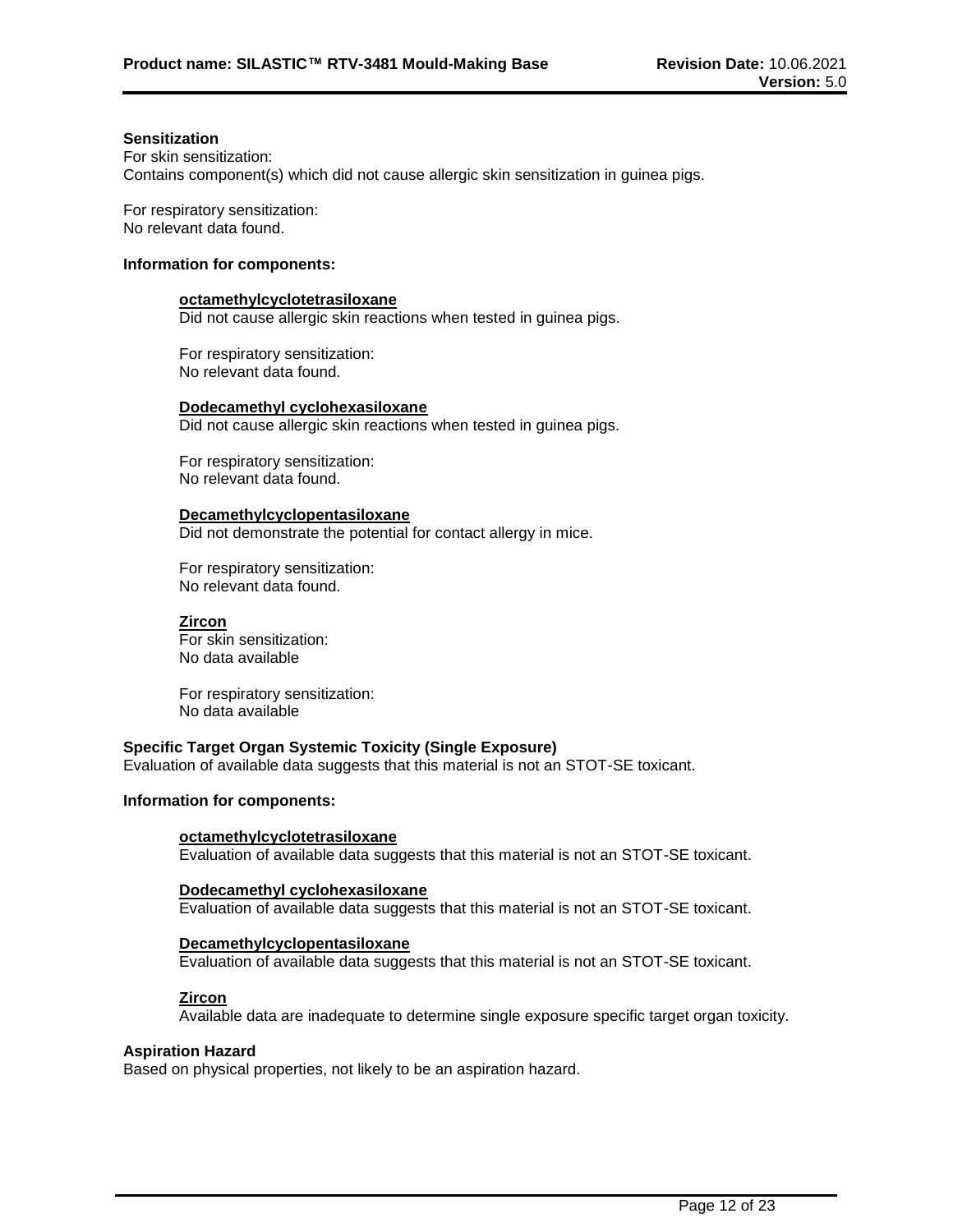### **Information for components:**

#### **octamethylcyclotetrasiloxane**

May be harmful if swallowed and enters airways.

#### **Dodecamethyl cyclohexasiloxane**

Based on physical properties, not likely to be an aspiration hazard.

#### **Decamethylcyclopentasiloxane**

Based on physical properties, not likely to be an aspiration hazard.

**Zircon**

Based on physical properties, not likely to be an aspiration hazard.

### **Chronic toxicity (represents longer term exposures with repeated dose resulting in chronic/delayed effects - no immediate effects known unless otherwise noted)**

# **Specific Target Organ Systemic Toxicity (Repeated Exposure)**

No relevant data found.

# **Information for components:**

#### **octamethylcyclotetrasiloxane**

In animals, effects have been reported on the following organs: Kidney. Liver. Respiratory tract. Female reproductive organs.

# **Dodecamethyl cyclohexasiloxane**

Based on available data, repeated exposures are not anticipated to cause significant adverse effects.

# **Decamethylcyclopentasiloxane**

Based on available data, repeated exposures are not anticipated to cause significant adverse effects.

# **Zircon**

No relevant data found.

# **Carcinogenicity**

No relevant data found.

### **Information for components:**

# **octamethylcyclotetrasiloxane**

Results from a 2 year repeated vapour inhalation exposure study to rats of octamethylcyclotetrasiloxane (D4) indicate effects (benign uterine adenomas) in the uterus of female animals. This finding occurred at the highest exposure dose (700 ppm) only. Studies to date have not demonstrated if these effects occur through pathways that are relevant to humans. Repeated exposure in rats to D4 resulted in protoporphyrin accumulation in the liver.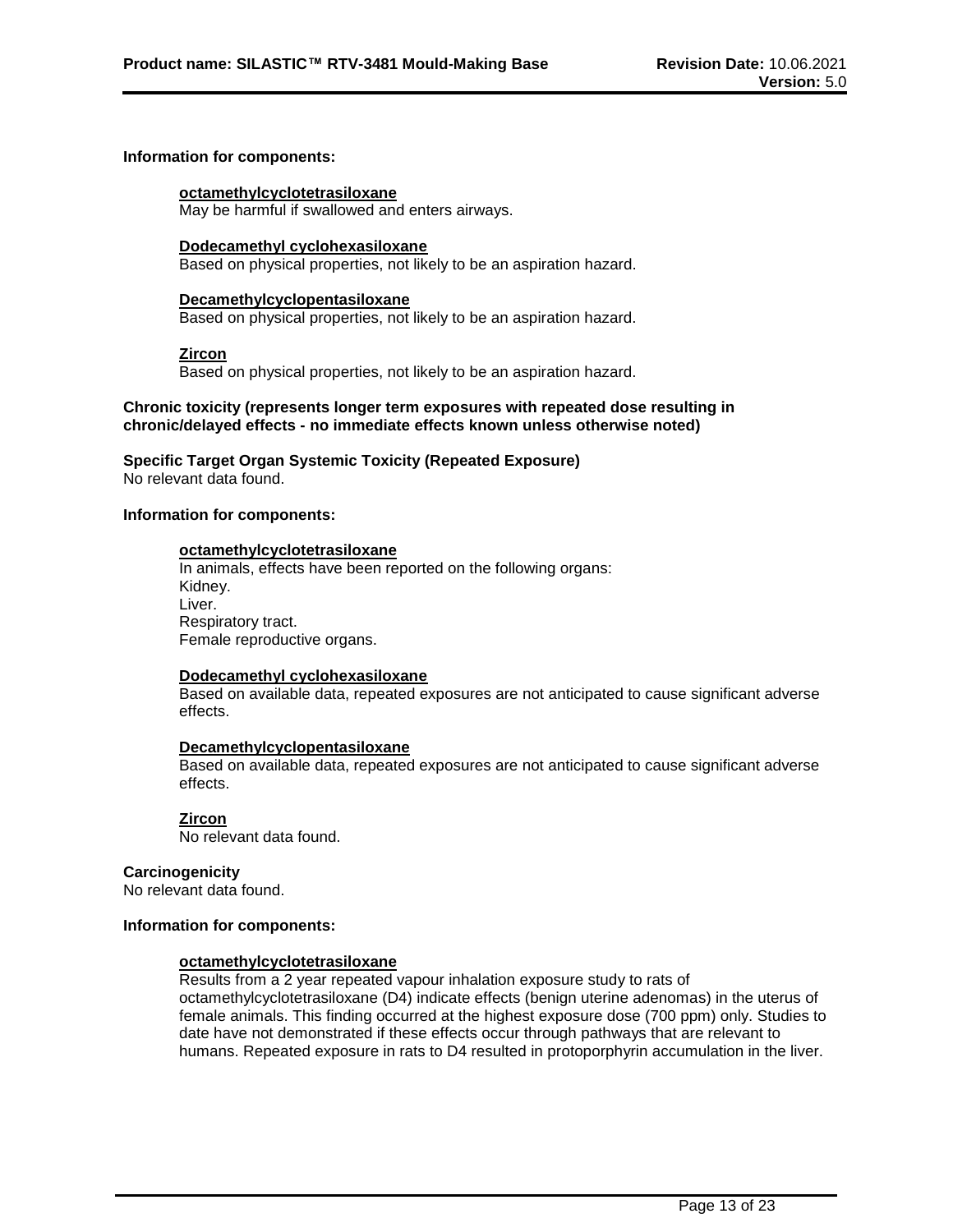Without knowledge of the specific mechanism leading to the protoporphyrin accumulation the relevance of this finding to humans is unknown.

#### **Dodecamethyl cyclohexasiloxane**

No relevant data found.

# **Decamethylcyclopentasiloxane**

Results from a 2 year repeated vapour inhalation exposure study to rats of decamethylcyclopentasiloxane (D5) indicate effects (uterine endometrial tumors) in female animals. This finding occurred at the highest exposure dose (160 ppm) only. Studies to date have not demonstrated if this effect occurs through a pathway that is relevant to humans.

#### **Zircon**

No data available.

#### **Teratogenicity**

Contains component(s) which did not cause birth defects or any other fetal effects in lab animals.

#### **Information for components:**

#### **octamethylcyclotetrasiloxane**

Did not cause birth defects or any other fetal effects in laboratory animals.

#### **Dodecamethyl cyclohexasiloxane**

No relevant data found.

#### **Decamethylcyclopentasiloxane**

Did not cause birth defects or any other fetal effects in laboratory animals.

# **Zircon**

No data available.

#### **Reproductive toxicity**

In animal studies on component(s), effects on reproduction were seen only at doses that produced significant toxicity to the parent animals. Contains component(s) which have interfered with fertility in animal studies.

#### **Information for components:**

#### **octamethylcyclotetrasiloxane**

In laboratory animal studies, effects on reproduction have been seen only at doses that produced significant toxicity to the parent animals. In animal studies, has been shown to interfere with fertility.

# **Dodecamethyl cyclohexasiloxane**

In animal studies, did not interfere with reproduction.

# **Decamethylcyclopentasiloxane**

In animal studies, did not interfere with reproduction.

# **Zircon**

No data available.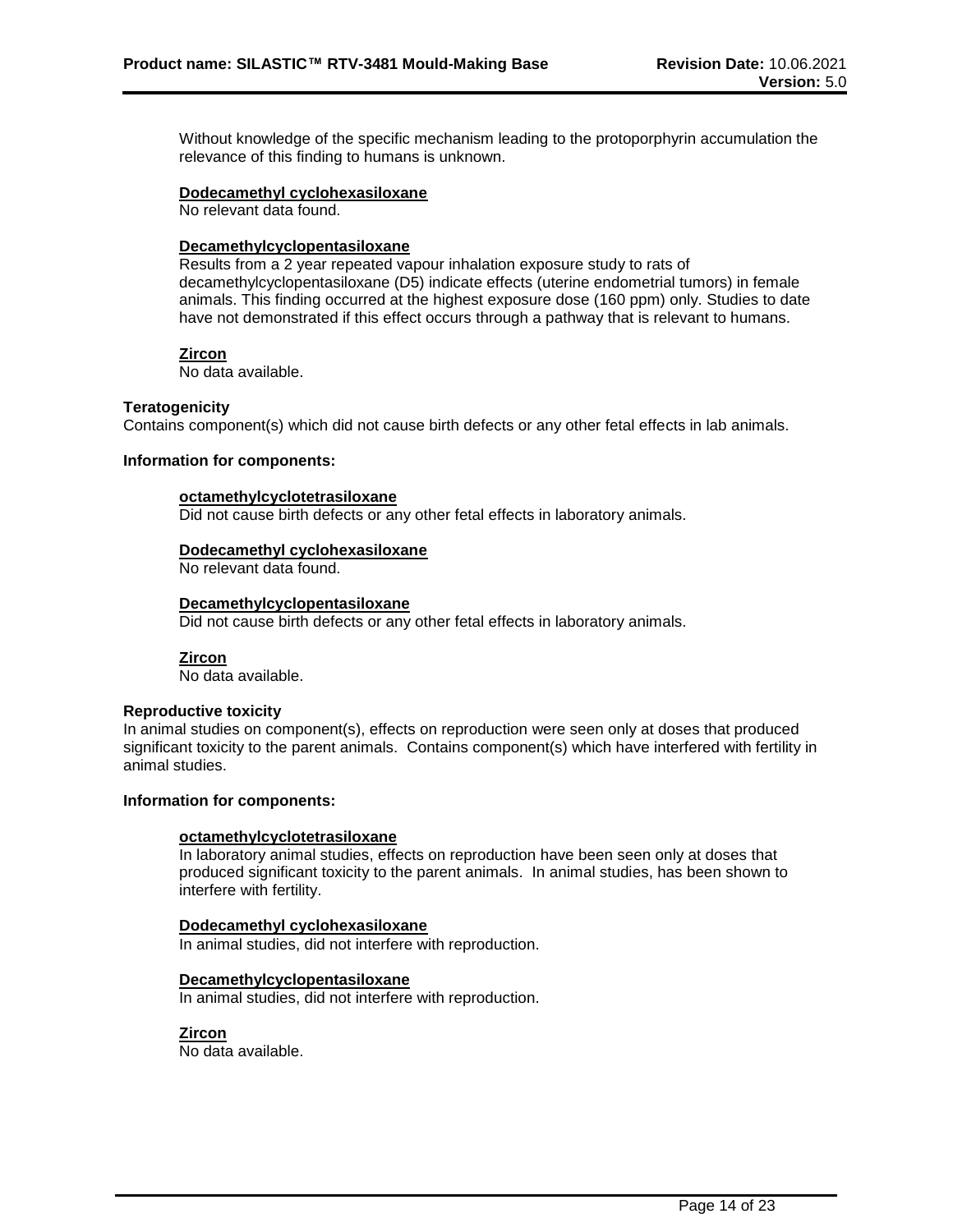#### **Mutagenicity**

In vitro genetic toxicity studies were negative for component(s) tested. Genetic toxicity studies in animals were negative for component(s) tested.

#### **Information for components:**

### **octamethylcyclotetrasiloxane**

In vitro genetic toxicity studies were negative. Animal genetic toxicity studies were negative.

#### **Dodecamethyl cyclohexasiloxane**

In vitro genetic toxicity studies were negative. Animal genetic toxicity studies were negative.

#### **Decamethylcyclopentasiloxane**

In vitro genetic toxicity studies were negative. Animal genetic toxicity studies were negative.

#### **Zircon**

No data available

#### **11.2 Information on other hazards**

#### **Endocrine disrupting properties**

The substance/mixture does not contain components considered to have endocrine disrupting properties according to REACH Article 57(f) or Commission Delegated regulation (EU) 2017/2100 or Commission Regulation (EU) 2018/605 at levels of 0.1% or higher.

#### **Information for components:**

# **octamethylcyclotetrasiloxane**

The substance is not considered to have endocrine disrupting properties according to REACH Article 57(f), Commission Regulation (EU) 2018/605 or Commission Delegated Regulation (EU) 2017/2100.

# **Dodecamethyl cyclohexasiloxane**

The substance is not considered to have endocrine disrupting properties according to REACH Article 57(f), Commission Regulation (EU) 2018/605 or Commission Delegated Regulation (EU) 2017/2100.

# **Decamethylcyclopentasiloxane**

The substance is not considered to have endocrine disrupting properties according to REACH Article 57(f), Commission Regulation (EU) 2018/605 or Commission Delegated Regulation (EU) 2017/2100.

# **Zircon**

The substance is not considered to have endocrine disrupting properties according to REACH Article 57(f), Commission Regulation (EU) 2018/605 or Commission Delegated Regulation (EU) 2017/2100.

# **SECTION 12: ECOLOGICAL INFORMATION**

*Ecotoxicological information appears in this section when such data is available.*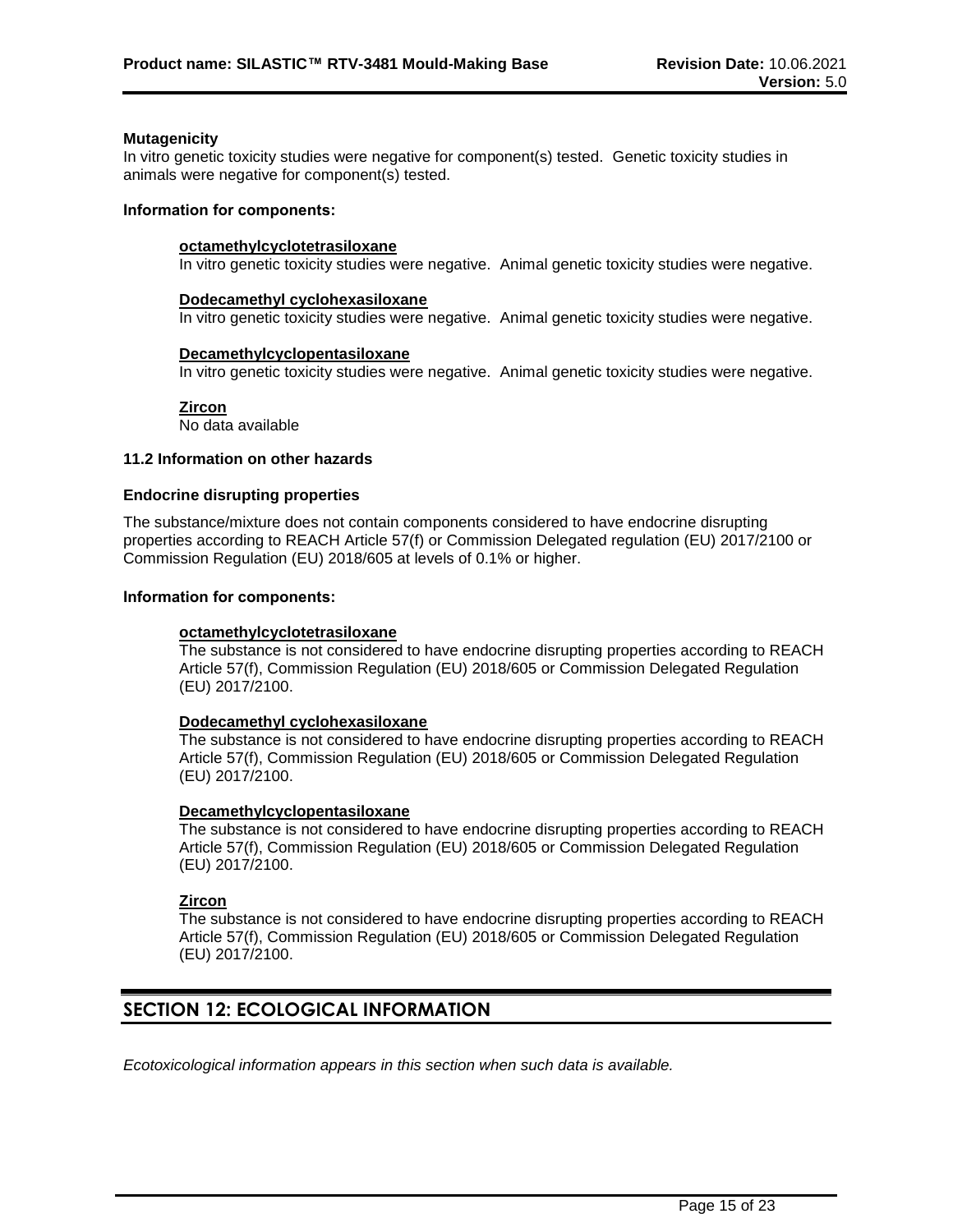# **12.1 Toxicity**

### **octamethylcyclotetrasiloxane**

#### **Acute toxicity to fish**

Based on testing of comparable products: The estimated maximum aqueous concentration of Octamethyl Cyclotetrasiloxane (D4) from migration to water from the product as supplied is below the D4 established no-effect threshold (< 0.0079 mg/L) for aquatic organisms.

#### **Chronic toxicity to aquatic invertebrates**

Based on testing for product(s) in this family of materials: Not classified due to data which are conclusive although insufficient for classification.

# **Dodecamethyl cyclohexasiloxane**

#### **Acute toxicity to algae/aquatic plants**

Not expected to be acutely toxic to aquatic organisms.

No toxicity at the limit of solubility ErC50, Pseudokirchneriella subcapitata (green algae), 72 Hour, > 0.002 mg/l

#### **Decamethylcyclopentasiloxane**

#### **Acute toxicity to fish**

Not expected to be acutely toxic to aquatic organisms. No toxicity at the limit of solubility LC50, Oncorhynchus mykiss (rainbow trout), 96 Hour, > 16 µg/l, OECD Test Guideline 204 or **Equivalent** 

# **Acute toxicity to aquatic invertebrates**

No toxicity at the limit of solubility EC50, Daphnia magna, 48 Hour, > 2.9 mg/l, OECD Test Guideline 202 or Equivalent

# **Acute toxicity to algae/aquatic plants**

No toxicity at the limit of solubility ErC50, Pseudokirchneriella subcapitata (green algae), 96 Hour, Growth rate, > 0.012 mg/l No toxicity at the limit of solubility NOEC, Pseudokirchneriella subcapitata (green algae), 96 Hour, Growth rate, 0.012 mg/l

# **Chronic toxicity to fish**

No toxicity at the limit of solubility LC50, Oncorhynchus mykiss (rainbow trout), 14 d, > 16 mg/l No toxicity at the limit of solubility NOEC, Oncorhynchus mykiss (rainbow trout), 45 d, >= 0.017 mg/l No toxicity at the limit of solubility NOEC, Oncorhynchus mykiss (rainbow trout), 90 d, >= 0.014 mg/l

# **Chronic toxicity to aquatic invertebrates**

NOEC, Daphnia magna, 21 d, 0.015 mg/l

# **Toxicity to soil-dwelling organisms**

This product does not have any known adverse effect on the soil organisms tested. NOEC, Eisenia fetida (earthworms), >= 76 mg/kg

# **Zircon**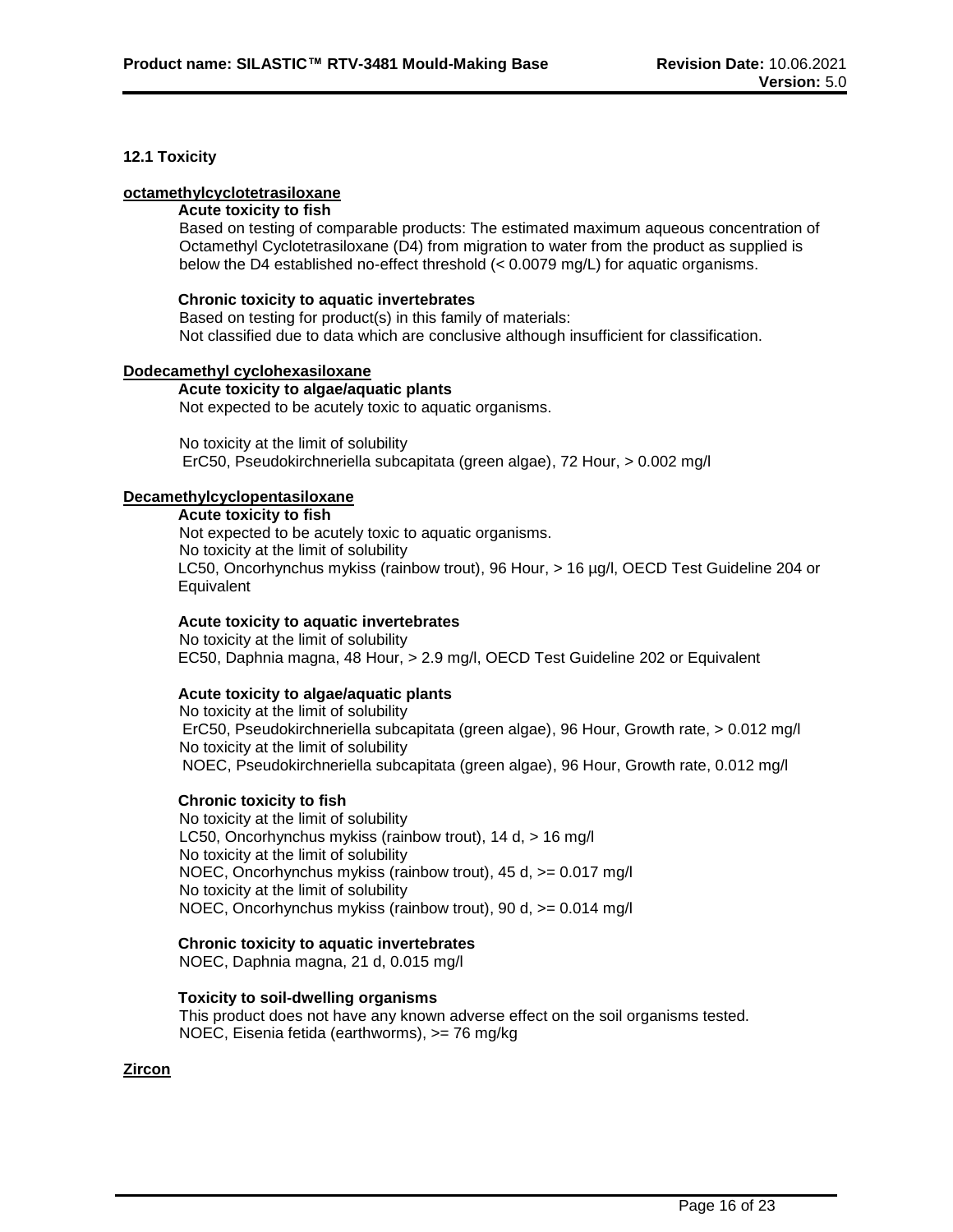#### **Acute toxicity to fish**

Not expected to be acutely toxic to aquatic organisms.

#### **Acute toxicity to aquatic invertebrates**

Based on data from similar materials EC50, Daphnia magna (Water flea), 48 Hour, > 100 mg/l

# **Acute toxicity to algae/aquatic plants**

Based on data from similar materials NOEC, Chlorella vulgaris (Fresh water algae), 15 d, > 200 mg/l

### **12.2 Persistence and degradability**

#### **octamethylcyclotetrasiloxane**

**Biodegradability:** Material is expected to biodegrade very slowly (in the environment). Fails to pass OECD/EEC tests for ready biodegradability. 10-day Window: Not applicable **Biodegradation:** 3.7 % **Exposure time:** 28 d **Method:** OECD Test Guideline 310

#### **Stability in Water (1/2-life)**

Hydrolysis, DT50, 3.9 d, pH 7, Half-life Temperature 25 °C, OECD Test Guideline 111

### **Dodecamethyl cyclohexasiloxane**

**Biodegradability:** Based on stringent OECD test guidelines, this material cannot be considered as readily biodegradable; however, these results do not necessarily mean that the material is not biodegradable under environmental conditions. 10-day Window: Fail **Biodegradation:** 4.5 % **Exposure time:** 28 d **Method:** OECD Test Guideline 301B

### **Decamethylcyclopentasiloxane**

**Biodegradability:** Material is expected to biodegrade very slowly (in the environment). Fails to pass OECD/EEC tests for ready biodegradability. 10-day Window: Not applicable **Biodegradation:** 0.14 % **Exposure time:** 28 d **Method:** OECD Test Guideline 310

# **Zircon**

**Biodegradability:** Biodegradation is not applicable.

# **12.3 Bioaccumulative potential**

#### **octamethylcyclotetrasiloxane**

**Bioaccumulation:** Bioconcentration potential is high (BCF > 3000 or Log Pow between 5 and 7).

**Partition coefficient: n-octanol/water(log Pow):** 6.49 Measured

**Bioconcentration factor (BCF):** 12,400 Pimephales promelas (fathead minnow) Measured

#### **Dodecamethyl cyclohexasiloxane**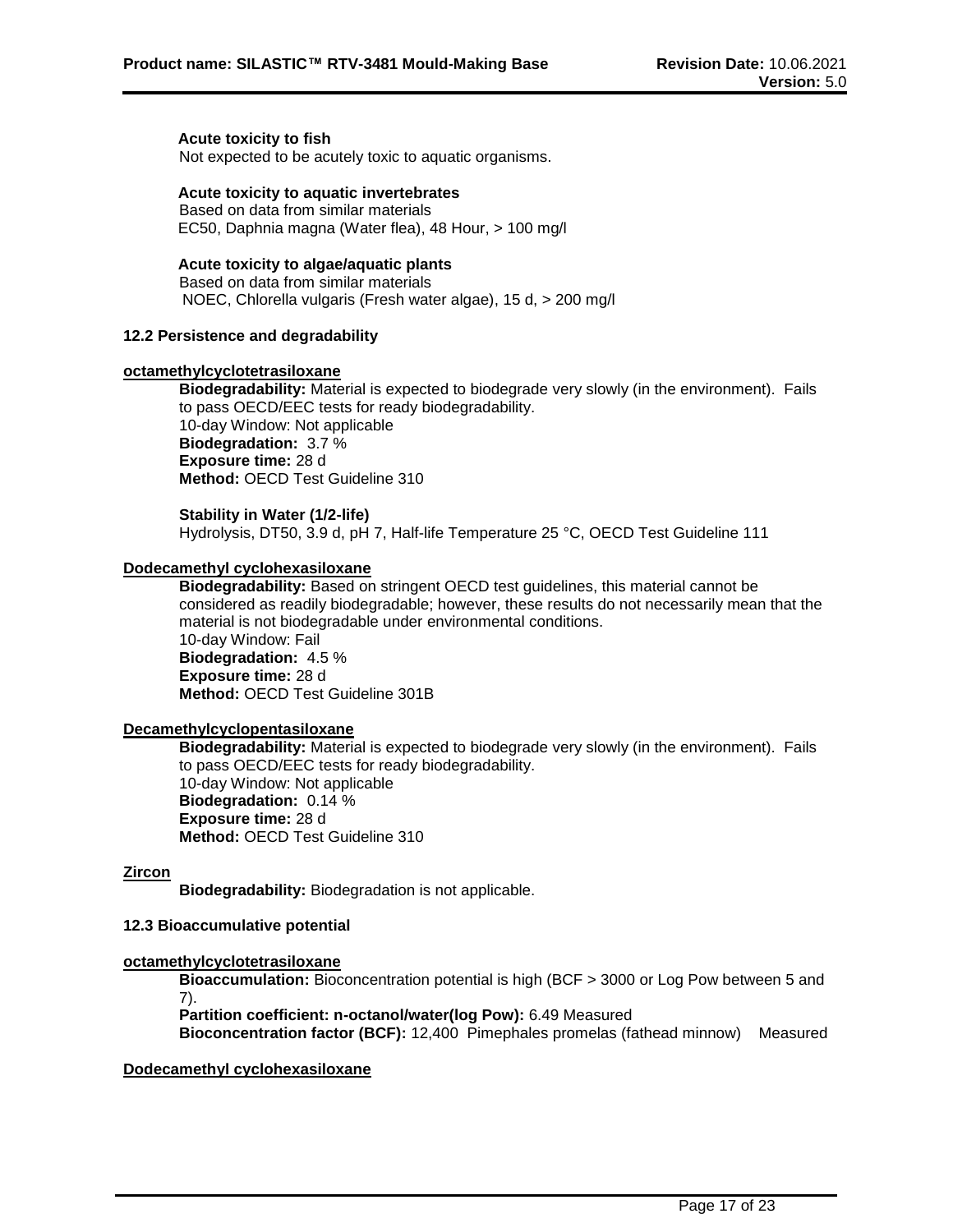**Bioaccumulation:** Bioconcentration potential is low (BCF less than 100 or log Pow greater than 7).

**Partition coefficient: n-octanol/water(log Pow):** 8.87

# **Decamethylcyclopentasiloxane**

**Bioaccumulation:** Bioconcentration potential is moderate (BCF between 100 and 3000 or Log Pow between 3 and 5). **Partition coefficient: n-octanol/water(log Pow):** 5.2 Measured **Bioconcentration factor (BCF):** 2,010 Fish Estimated.

# **Zircon**

**Bioaccumulation:** Partitioning from water to n-octanol is not applicable.

# **12.4 Mobility in soil**

**octamethylcyclotetrasiloxane Partition coefficient (Koc):** 16596 OECD Test Guideline 106

# **Decamethylcyclopentasiloxane**

**Partition coefficient (Koc):** > 5000 Estimated.

# **Zircon**

No relevant data found.

# **12.5 Results of PBT and vPvB assessment**

#### **octamethylcyclotetrasiloxane**

Octamethylcyclotetrasiloxane (D4) meets the current criteria for PBT and vPvB under REACh Annex XIII or other regionally specific criteria. However, D4 does not behave similarly to known PBT/vPvB substances. The weight of scientific evidence from field studies shows that D4 is not biomagnifying in aquatic and terrestrial food webs. D4 in air will degrade by reaction with naturally occurring hydroxyl radicals in the atmosphere. Any D4 in air that does not degrade by reaction with hydroxyl radicals is not expected to deposit from the air to water, to land, or to living organisms. Decamethylcyclopentasiloxane (D5) meets the current REACh Annex XIII criteria for vPvB. However, D5 does not behave similarly to known PBT/vPvB substances. The weight of scientific evidence from field studies shows that D5 is not biomagnifying in aquatic and terrestrial food webs. D5 in air will degrade by reaction with naturally occurring hydroxyl radicals in the atmosphere. Any D5 in air that does not degrade by reaction with hydroxyl radicals is not expected to deposit from the air to water, to land, or to living organisms.

This substance is considered to be persistent, bioaccumulating and toxic (PBT).

# **Dodecamethyl cyclohexasiloxane**

Dodecamethyl cyclohexasiloxane (D6) meets the current REACh Annex XIII criteria for vPvB. However, D6 does not behave similarly to known PBT/vPvB substances. The weight of scientific evidence from field studies shows that D6 is not biomagnifying in aquatic and terrestrial food webs. D6 in air will degrade by reaction with naturally occurring hydroxyl radicals in the atmosphere. Any D6 in air that does not degrade by reaction with hydroxyl radicals is not expected to deposit from the air to water, to land, or to living organisms.

#### **Decamethylcyclopentasiloxane**

Decamethylcyclopentasiloxane (D5) meets the current REACh Annex XIII criteria for vPvB. However, D5 does not behave similarly to known PBT/vPvB substances. The weight of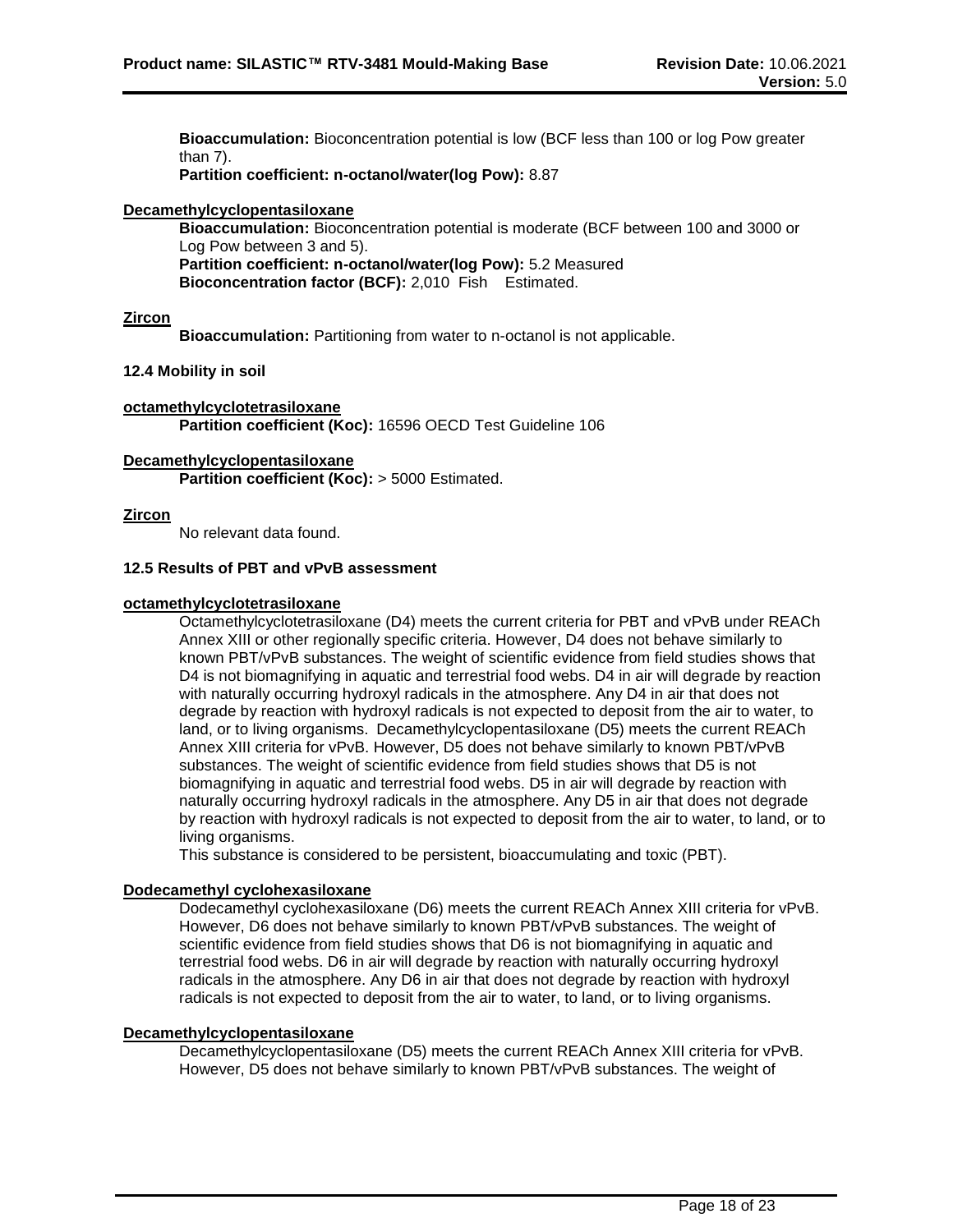scientific evidence from field studies shows that D5 is not biomagnifying in aquatic and terrestrial food webs. D5 in air will degrade by reaction with naturally occurring hydroxyl radicals in the atmosphere. Any D5 in air that does not degrade by reaction with hydroxyl radicals is not expected to deposit from the air to water, to land, or to living organisms. Based on an independent scientific panel of experts, the Canadian Minister of the Environment has concluded that "D5 is not entering the environment in a quantity or concentration or under conditions that have or may have an immediate or long-term harmful effect on the environment or its biological diversity, or that constitute or may constitute a danger to the environment on which life depends".

# **Zircon**

This substance has not been assessed for persistence, bioaccumulation and toxicity (PBT).

# **12.6 Endocrine disrupting properties**

The substance/mixture does not contain components considered to have endocrine disrupting properties according to REACH Article 57(f) or Commission Delegated regulation (EU) 2017/2100 or Commission Regulation (EU) 2018/605 at levels of 0.1% or higher.

#### **octamethylcyclotetrasiloxane**

The substance is not considered to have endocrine disrupting properties according to REACH Article 57(f), Commission Regulation (EU) 2018/605 or Commission Delegated Regulation (EU) 2017/2100.

#### **Dodecamethyl cyclohexasiloxane**

The substance is not considered to have endocrine disrupting properties according to REACH Article 57(f), Commission Regulation (EU) 2018/605 or Commission Delegated Regulation (EU) 2017/2100.

#### **Decamethylcyclopentasiloxane**

The substance is not considered to have endocrine disrupting properties according to REACH Article 57(f), Commission Regulation (EU) 2018/605 or Commission Delegated Regulation (EU) 2017/2100.

# **Zircon**

The substance is not considered to have endocrine disrupting properties according to REACH Article 57(f), Commission Regulation (EU) 2018/605 or Commission Delegated Regulation (EU) 2017/2100.

# **12.7 Other adverse effects**

# **octamethylcyclotetrasiloxane**

This substance is not on the Montreal Protocol list of substances that deplete the ozone layer.

# **Dodecamethyl cyclohexasiloxane**

This substance is not on the Montreal Protocol list of substances that deplete the ozone layer.

# **Decamethylcyclopentasiloxane**

This substance is not on the Montreal Protocol list of substances that deplete the ozone layer.

# **Zircon**

This substance is not on the Montreal Protocol list of substances that deplete the ozone layer.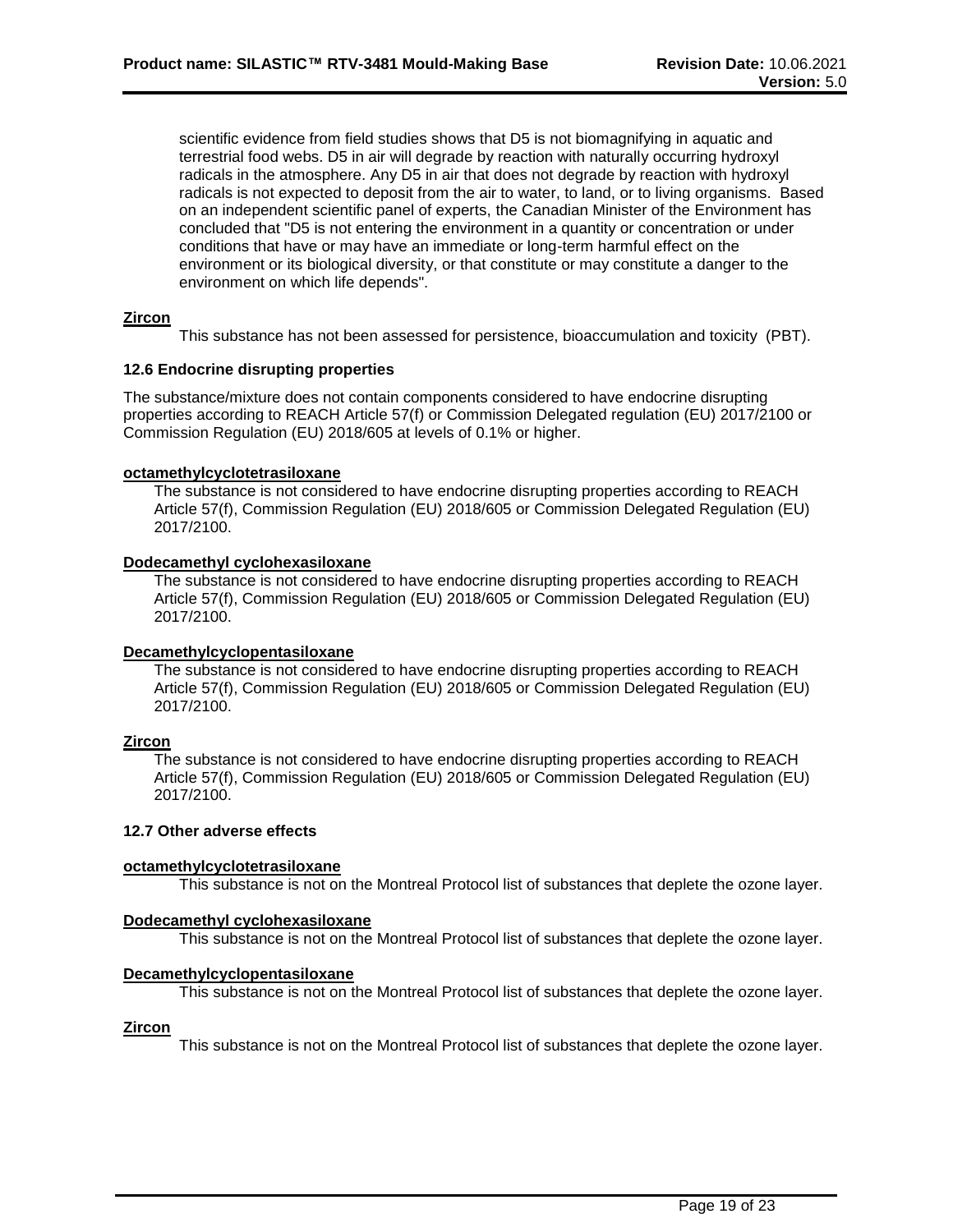# **SECTION 13: DISPOSAL CONSIDERATIONS**

#### **13.1 Waste treatment methods**

Do not dump into any sewers, on the ground, or into any body of water. This product, when being disposed of in its unused and uncontaminated state should be treated as a hazardous waste according to EC Directive 2008/98/EC. Any disposal practices must be in compliance with all national and provincial laws and any municipal or local by-laws governing hazardous waste. For used, contaminated and residual materials additional evaluations may be required.

The definitive assignment of this material to the appropriate EWC group and thus its proper EWC code will depend on the use that is made of this material. Contact the authorized waste disposal services.

# **SECTION 14: TRANSPORT INFORMATION**

# **Classification for ROAD and Rail transport (ADR/RID):**

- 14.1 **UN number or ID number** Not applicable
- **14.2 UN proper shipping name** Not regulated for transport
- **14.3 Transport hazard class(es)** Not applicable
- **14.4 Packing group Mot applicable**
- **14.5 Environmental hazards** Not considered environmentally hazardous based on available data.
- **14.6 Special precautions for user** No data available.

# **Classification for INLAND waterways (ADNR/ADN): Consult your Dow contact before transporting by inland waterway**

# **Classification for SEA transport (IMO-IMDG):**

- 14.1 **UN number or ID number** Not applicable
- **14.2 UN proper shipping name** Not regulated for transport
- **14.3 Transport hazard class(es)** Not applicable
- **14.4 Packing group** Not applicable
- **14.5 Environmental hazards** Not considered as marine pollutant based on available data.
- **14.6 Special precautions for user** No data available.
- **14.7 Maritime transport in bulk according to IMO instruments** Consult IMO regulations before transporting ocean bulk

#### **Classification for AIR transport (IATA/ICAO):**

- **14.1 UN number or ID number** Not applicable
- **14.2 UN proper shipping name** Not regulated for transport
- **14.3 Transport hazard class(es)** Not applicable
- **14.4 Packing group** Not applicable
- 14.5 **Environmental hazards** Not applicable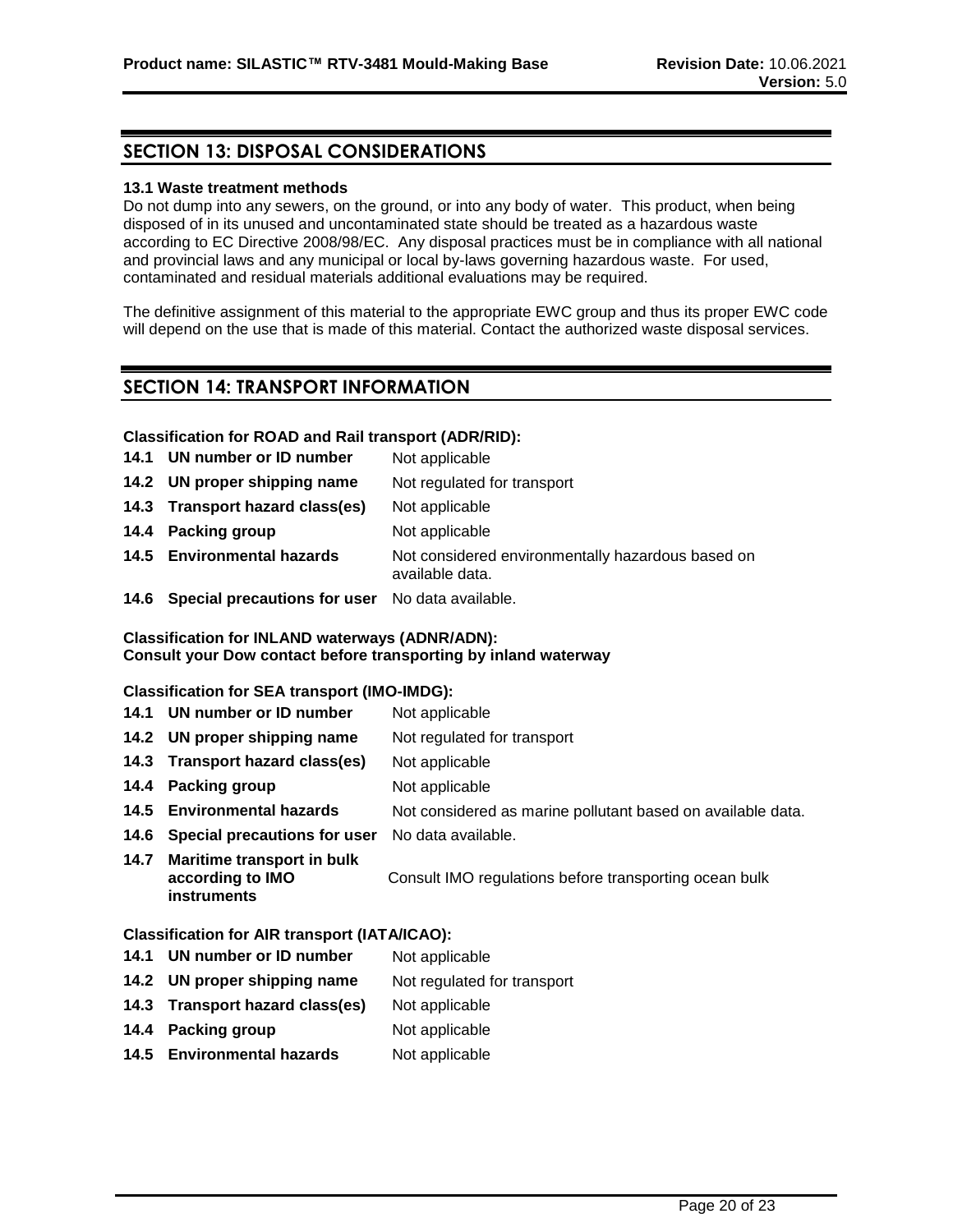# **14.6 Special precautions for user** No data available.

This information is not intended to convey all specific regulatory or operational requirements/information relating to this product. Transportation classifications may vary by container volume and may be influenced by regional or country variations in regulations. Additional transportation system information can be obtained through an authorized sales or customer service representative. It is the responsibility of the transporting organization to follow all applicable laws, regulations and rules relating to the transportation of the material.

# **SECTION 15: REGULATORY INFORMATION**

**15.1 Safety, health and environmental regulations/legislation specific for the substance or mixture**

**REACH - Restrictions on the manufacture, placing on the market and use of certain dangerous substances, preparations and articles (Annex XVII)** Conditions of restriction for the following entries should be considered: octamethylcyclotetrasiloxane (Number on list 70) Decamethylcyclopentasiloxane (Number on list 70)

#### **Authorisation status under REACH:**

The following substance/s contained in this product might be or is/are subject to authorization in accordance with REACH:

| CAS-No.: 556-67-2                            | Name: octamethylcyclotetrasiloxane                                                                      |
|----------------------------------------------|---------------------------------------------------------------------------------------------------------|
|                                              | Authorisation status: listed in the Candidate List of Substances of Very High Concern for Authorisation |
| Authorisation number: Not available          |                                                                                                         |
| Sunset date: Not available                   |                                                                                                         |
| Exempted (Categories of) Uses: Not available |                                                                                                         |
| CAS-No.: 540-97-6                            | Name: Dodecamethyl cyclohexasiloxane                                                                    |
|                                              | Authorisation status: listed in the Candidate List of Substances of Very High Concern for Authorisation |
| Authorisation number: Not available          |                                                                                                         |
| Sunset date: Not available                   |                                                                                                         |
| Exempted (Categories of) Uses: Not available |                                                                                                         |
| CAS-No.: 541-02-6                            | Name: Decamethylcyclopentasiloxane                                                                      |

Authorisation status: listed in the Candidate List of Substances of Very High Concern for Authorisation Authorisation number: Not available Sunset date: Not available

Exempted (Categories of) Uses: Not available

# **Seveso III: Directive 2012/18/EU of the European Parliament and of the Council on the control of major-accident hazards involving dangerous substances.**

Listed in Regulation: Not applicable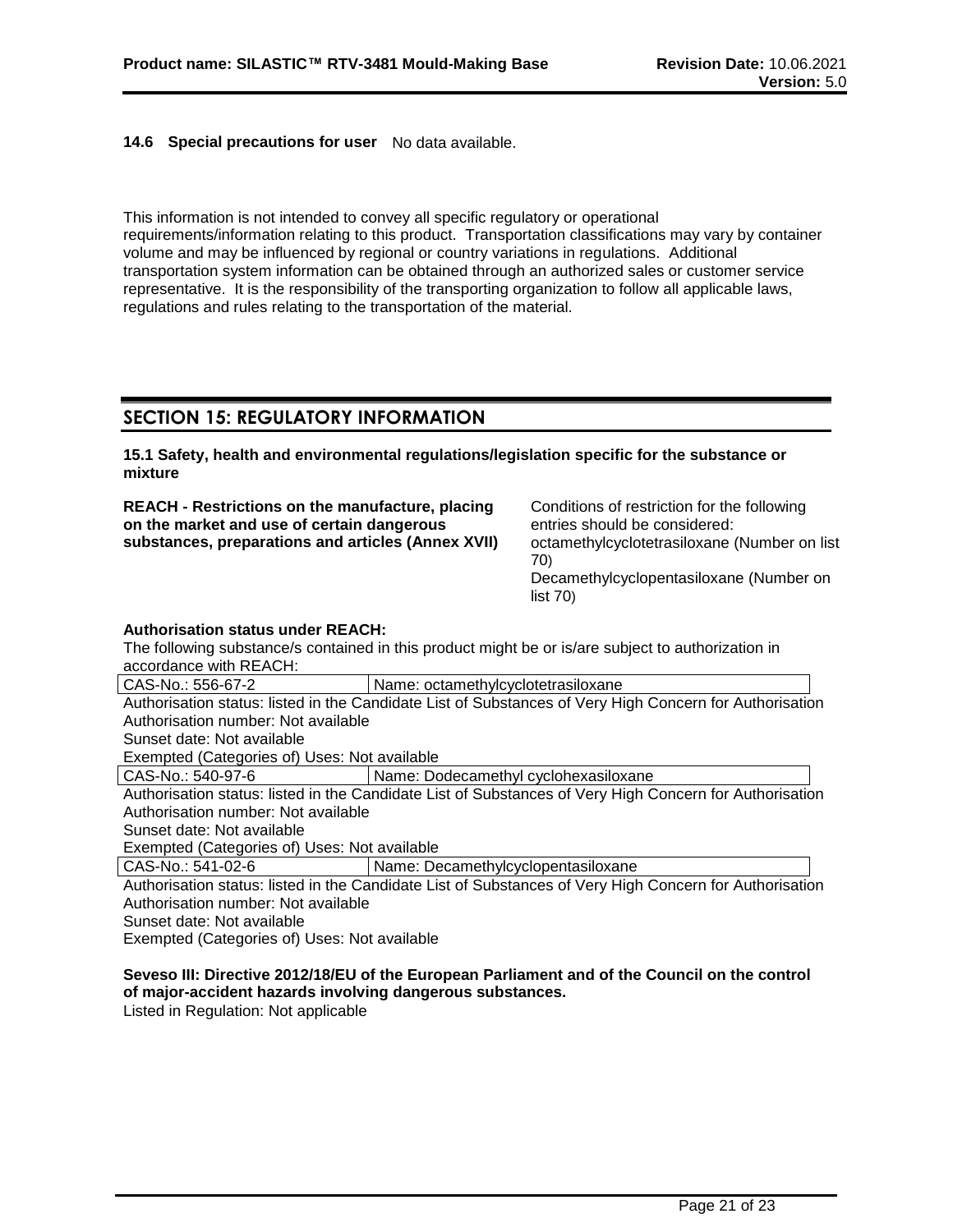# **15.2 Chemical safety assessment**

# **SECTION 16: OTHER INFORMATION**

#### **Full text of H-Statements referred to under sections 2 and 3.**

| H <sub>226</sub> | Flammable liquid and vapour.                          |
|------------------|-------------------------------------------------------|
| H361f            | Suspected of damaging fertility.                      |
| H410             | Very toxic to aquatic life with long lasting effects. |

#### **Classification and procedure used to derive the classification for mixtures according to Regulation (EC) No 1272/2008**

This product is not classified as dangerous according to EC criteria.

#### **Revision**

Identification Number: 6024146 / A279 / Issue Date: 10.06.2021 / Version: 5.0 Most recent revision(s) are noted by the bold, double bars in left-hand margin throughout this document.

#### **Legend**

| USA. ACGIH Threshold Limit Values (TLV)             |
|-----------------------------------------------------|
| UK. EH40 WEL - Workplace Exposure Limits            |
| Short-term exposure limit                           |
| 8-hour, time-weighted average                       |
| USA. Workplace Environmental Exposure Levels (WEEL) |
| Long-term (chronic) aquatic hazard                  |
| Flammable liquids                                   |
| Reproductive toxicity                               |
|                                                     |

#### **Full text of other abbreviations**

ADN - European Agreement concerning the International Carriage of Dangerous Goods by Inland Waterways; ADR - European Agreement concerning the International Carriage of Dangerous Goods by Road; AIIC - Australian Inventory of Industrial Chemicals; ASTM - American Society for the Testing of Materials; bw - Body weight; CLP - Classification Labelling Packaging Regulation; Regulation (EC) No 1272/2008; CMR - Carcinogen, Mutagen or Reproductive Toxicant; DIN - Standard of the German Institute for Standardisation; DSL - Domestic Substances List (Canada); ECHA - European Chemicals Agency; EC-Number - European Community number; ECx - Concentration associated with x% response; ELx - Loading rate associated with x% response; EmS - Emergency Schedule; ENCS - Existing and New Chemical Substances (Japan); ErCx - Concentration associated with x% growth rate response; GHS - Globally Harmonized System; GLP - Good Laboratory Practice; IARC - International Agency for Research on Cancer; IATA - International Air Transport Association; IBC - International Code for the Construction and Equipment of Ships carrying Dangerous Chemicals in Bulk; IC50 - Half maximal inhibitory concentration; ICAO - International Civil Aviation Organization; IECSC - Inventory of Existing Chemical Substances in China; IMDG - International Maritime Dangerous Goods; IMO - International Maritime Organization; ISHL - Industrial Safety and Health Law (Japan); ISO - International Organisation for Standardization; KECI - Korea Existing Chemicals Inventory; LC50 - Lethal Concentration to 50 % of a test population; LD50 - Lethal Dose to 50% of a test population (Median Lethal Dose); MARPOL - International Convention for the Prevention of Pollution from Ships; n.o.s. - Not Otherwise Specified; NO(A)EC - No Observed (Adverse) Effect Concentration; NO(A)EL - No Observed (Adverse) Effect Level; NOELR - No Observable Effect Loading Rate; NZIoC - New Zealand Inventory of Chemicals; OECD - Organization for Economic Co-operation and Development;